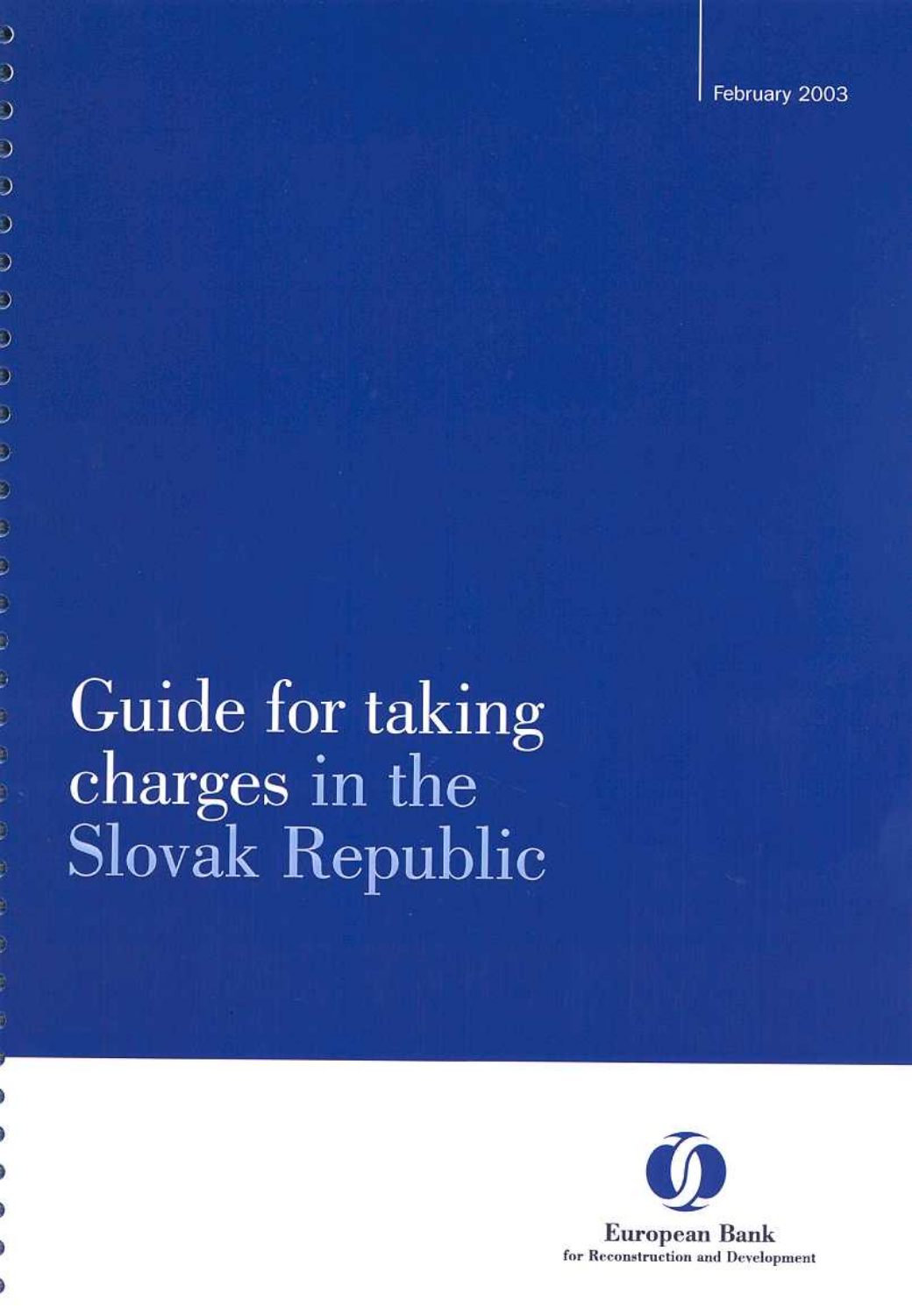# **Guide for Taking Charges in the Slovak Republic**

# **Prepared by Allen & Overy European Bank for Reconstruction and Development**

# **Bratislava, 2003**

© Allen & Overy, 2003 © European Bank for Reconstruction and Development, 2003

All rights reserved. No part of this publication may be reproduced or transmitted in any form or by any means, including photocopying and recording, without the written permission of the copyright holders. Such written permission must also be obtained before any part of this publication is stored in a retrieval system of any nature.

*The information and expression of opinions in this guide are not intended to constitute legal advice and should not be treated as a substitute for specific advice concerning individual situations. As the law related to the area of security is complex, we strongly recommend seeking legal advice when contemplating specific transactions.*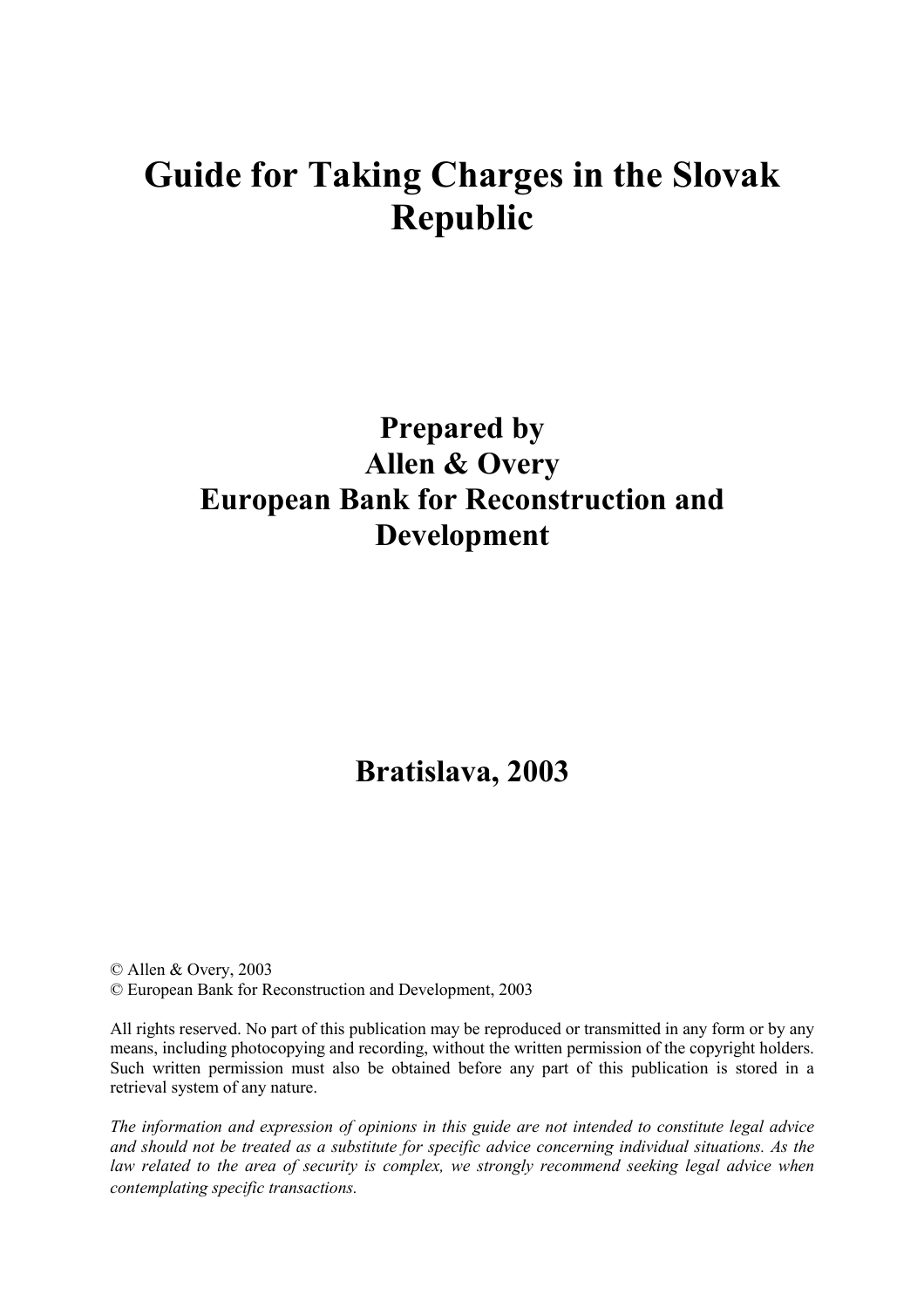| 1.               |                | <b>FIRST STEPS: IDENTIFYING THE ELEMENTS OF A CHARGE</b>                               |  |
|------------------|----------------|----------------------------------------------------------------------------------------|--|
|                  |                |                                                                                        |  |
|                  |                |                                                                                        |  |
|                  | 1.1.1          |                                                                                        |  |
|                  | 1.1.2          |                                                                                        |  |
|                  |                | 1.2 IDENTIFYING THE PROPERTY INVOLVED: WHAT ASSETS CAN BE CHARGED?  8                  |  |
|                  | 1.2.1          |                                                                                        |  |
|                  | 1.2.2          |                                                                                        |  |
|                  | 1.2.3          |                                                                                        |  |
|                  | 1.2.4<br>1.2.5 |                                                                                        |  |
|                  | 1.2.6          | Can property already charged to someone else be charged again? 10                      |  |
|                  | 1.2.7          |                                                                                        |  |
|                  | 1.2.8          |                                                                                        |  |
|                  | 1.2.9          | What elements are automatically included in the charged property (e.g., fruits,        |  |
|                  |                | 1.2.10 If the chargor sells the charged assets, does the charge extend to the proceeds |  |
|                  |                | 1.2.11 Does the charge extend to insurance rights and or proceeds?11                   |  |
|                  |                |                                                                                        |  |
|                  | 1.3.1          |                                                                                        |  |
|                  |                |                                                                                        |  |
|                  | 1.3.3          | Can a charge secure a fluctuating claim (e.g. a bank overdraft or a trading            |  |
|                  | 1.3.4          |                                                                                        |  |
|                  | 1.3.5          | What is included in the secured claim? Interest? Costs? Damages?  13                   |  |
| $\overline{2}$ . |                |                                                                                        |  |
|                  | 2.1            |                                                                                        |  |
|                  | 2.1.1<br>2.1.2 | What form should the charge agreement take? Written agreement? 13                      |  |
|                  | 2.2            | WHAT ARE THE COSTS OF CREATING A CHARGE? HOW LONG DOES IT TAKE? 14                     |  |
|                  | 2.3            | IS THERE A RISK OF THE CHARGE BEING DECLARED INVALID IF THE CHARGOR BECOMES            |  |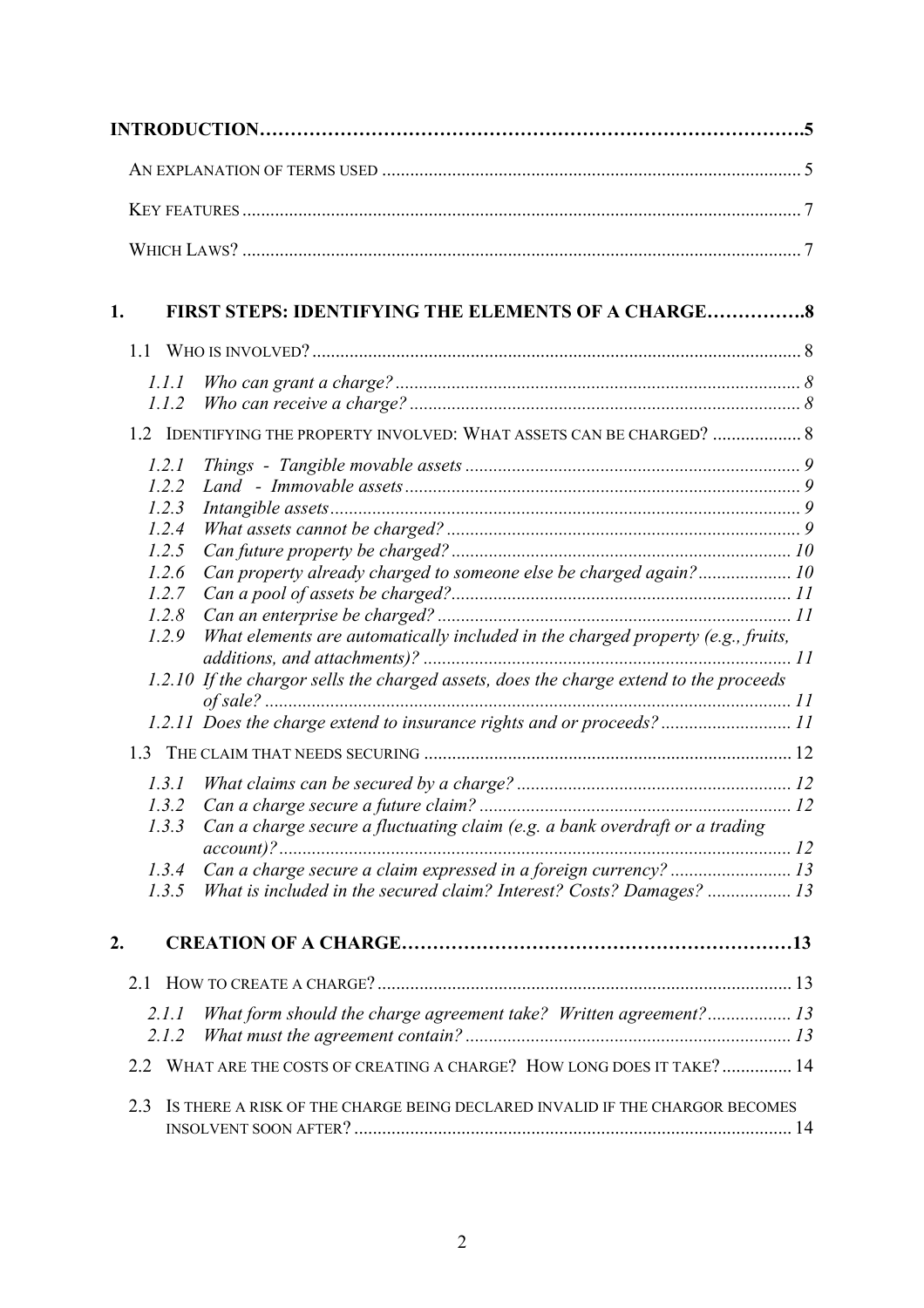| 3.               | PUBLICITY - INFORMING OTHER PERSONS OF THE EXISTENCE OF |                                                                                |  |  |
|------------------|---------------------------------------------------------|--------------------------------------------------------------------------------|--|--|
| 3.1              |                                                         |                                                                                |  |  |
|                  |                                                         |                                                                                |  |  |
|                  | 3.2.1                                                   |                                                                                |  |  |
|                  | 3.2.2                                                   |                                                                                |  |  |
|                  | 3.2.3                                                   |                                                                                |  |  |
|                  | 3.2.4                                                   |                                                                                |  |  |
|                  | 3.2.5                                                   |                                                                                |  |  |
|                  | 3.2.6                                                   |                                                                                |  |  |
|                  | 3.2.7                                                   | What information in the register can be searched? And by who?  18              |  |  |
|                  | 3.2.8<br>3.2.9                                          |                                                                                |  |  |
|                  |                                                         | 3.2.10 To what extent can a third party rely on the registered information? 18 |  |  |
|                  |                                                         |                                                                                |  |  |
|                  |                                                         | 3.3 CHARGES OVER REGISTERED ASSETS: HOW DOES REGISTRATION WORK?  19            |  |  |
|                  |                                                         | 3.4 POSSESSORY CHARGES ON MOVABLE TANGIBLE ASSETS: HOW DOES POSSESSION WORK?   |  |  |
|                  |                                                         |                                                                                |  |  |
| $\overline{4}$ . |                                                         |                                                                                |  |  |
| 4.1              |                                                         |                                                                                |  |  |
|                  | 4.1.1                                                   |                                                                                |  |  |
|                  | 4.1.2                                                   |                                                                                |  |  |
|                  | 4.1.3                                                   |                                                                                |  |  |
|                  | 4.1.4                                                   | Specific requirements in the case of a charge over claims or receivables  20   |  |  |
|                  | 4.1.5                                                   |                                                                                |  |  |
|                  | 4.1.6<br>4.1.7                                          | Can subsequent charges be granted over the previously charged property?  21    |  |  |
|                  | 4.1.8                                                   |                                                                                |  |  |
|                  | 4.1.9                                                   |                                                                                |  |  |
|                  |                                                         |                                                                                |  |  |
|                  |                                                         |                                                                                |  |  |
| 4.3              |                                                         |                                                                                |  |  |
|                  | 4.3.1                                                   |                                                                                |  |  |
|                  | 4.3.2                                                   |                                                                                |  |  |
|                  |                                                         |                                                                                |  |  |
|                  | 4.4.1                                                   |                                                                                |  |  |
|                  | 4.4.2                                                   |                                                                                |  |  |
|                  | 4.4.3                                                   |                                                                                |  |  |
|                  | 4.4.4                                                   |                                                                                |  |  |
|                  | 4.4.5                                                   |                                                                                |  |  |
|                  | 4.4.6                                                   |                                                                                |  |  |
|                  | 4.4.7                                                   | Are there any specific preferential rights granted to third parties that the   |  |  |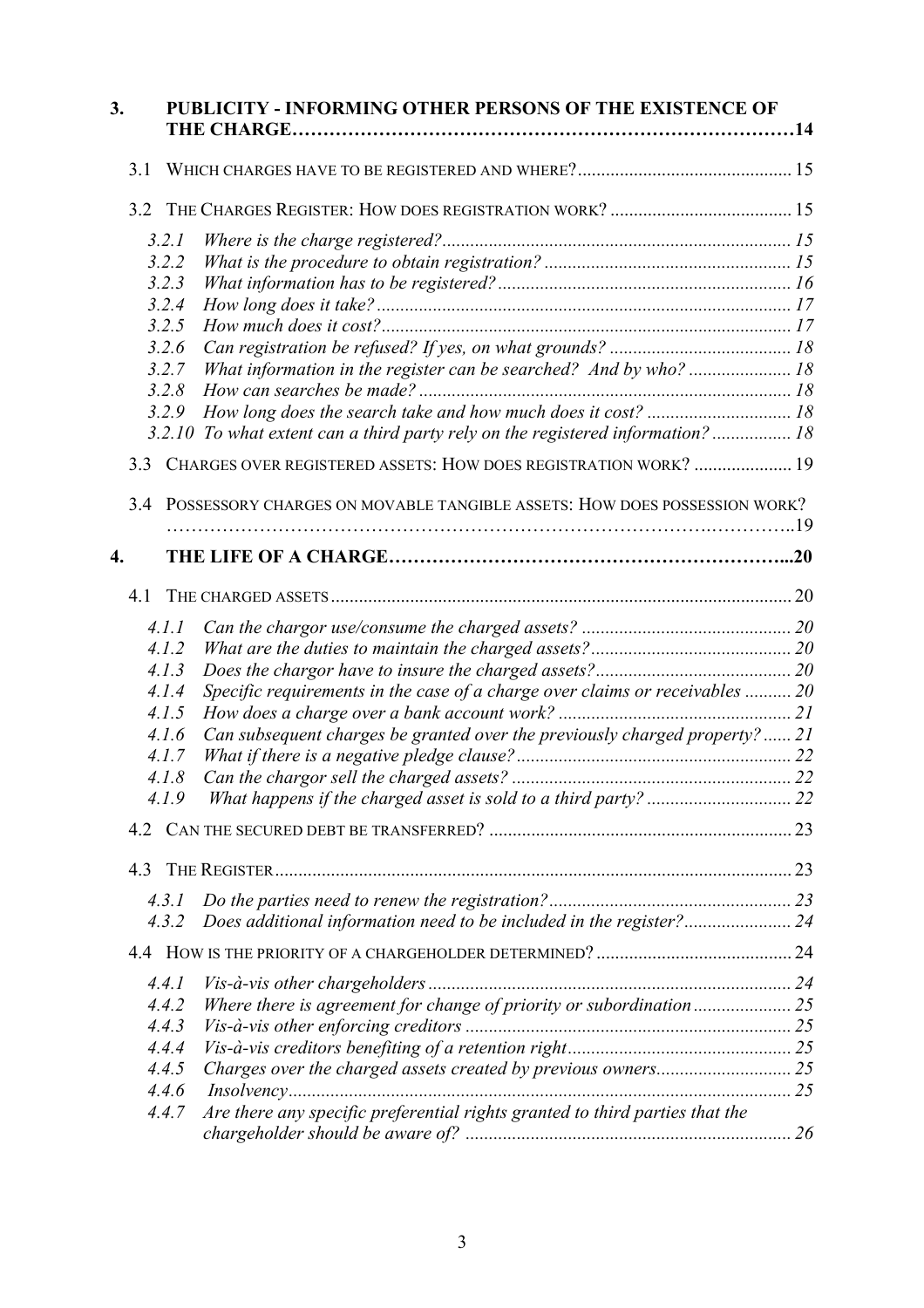|    | 4.5            |                | COULD A CHARGE BE TERMINATED WITHOUT THE EXPRESS CONSENT OF THE PARTIES? 26                                                                                      |  |
|----|----------------|----------------|------------------------------------------------------------------------------------------------------------------------------------------------------------------|--|
|    | 4.5.1<br>4.5.2 |                | When the charged property ceases to be identifiable or separable or becomes                                                                                      |  |
|    |                | 4.5.3<br>4.5.4 | For a possessory charge, when the chargeholder ceases to have possession?  26<br>When the secured debt ceases to exist or is transferred without the charge?  26 |  |
|    |                |                | 4.6 CAN THE CHARGOR AND CHARGEHOLDER AGREE TO TERMINATE THE CHARGE? CAN THE                                                                                      |  |
| 5. |                |                |                                                                                                                                                                  |  |
|    | 5.1            |                |                                                                                                                                                                  |  |
|    |                | 5.1.1          |                                                                                                                                                                  |  |
|    |                | 5.1.2          |                                                                                                                                                                  |  |
|    |                | 5.1.3          | When the chargor breaches other obligations to the chargeholder? 27                                                                                              |  |
|    |                |                |                                                                                                                                                                  |  |
|    |                | 5.2.1          |                                                                                                                                                                  |  |
|    |                | 5.2.2          |                                                                                                                                                                  |  |
|    |                | 5.2.3          |                                                                                                                                                                  |  |
|    |                | 5.2.4          |                                                                                                                                                                  |  |
|    |                | 5.2.5          |                                                                                                                                                                  |  |
|    |                | 5.2.6          |                                                                                                                                                                  |  |
|    |                | 5.2.7          |                                                                                                                                                                  |  |
|    |                |                |                                                                                                                                                                  |  |
|    |                | 5.3.1          |                                                                                                                                                                  |  |
|    |                | 5.3.2          | How can the chargeholder prevent loss, damage or deterioration of the charged                                                                                    |  |
|    |                |                |                                                                                                                                                                  |  |
|    |                |                | 5.4 WHAT ARE THE METHODS OF REALISATION OF THE CHARGED PROPERTY?  29                                                                                             |  |
|    |                | 5.4.1          |                                                                                                                                                                  |  |
|    |                | 5.4.2          |                                                                                                                                                                  |  |
|    |                | 5.4.3          |                                                                                                                                                                  |  |
|    |                | 5.4.4          |                                                                                                                                                                  |  |
|    |                | 5.4.5          | How does realisation take place over claims for money (receivables)? 30                                                                                          |  |
|    |                | 5.4.6          |                                                                                                                                                                  |  |
|    |                |                |                                                                                                                                                                  |  |
|    |                | 5.5.1          |                                                                                                                                                                  |  |
|    |                | 5.5.2          | Where there are several chargeholders what are their respective rights? 31                                                                                       |  |
|    |                | 5.5.3          |                                                                                                                                                                  |  |
|    |                |                |                                                                                                                                                                  |  |

# **6. WHAT HAPPENS TO OLD CHARGES CREATED PRIOR TO 1 JANUARY [2003?…………………………………………………………………………………31](#page-31-2)**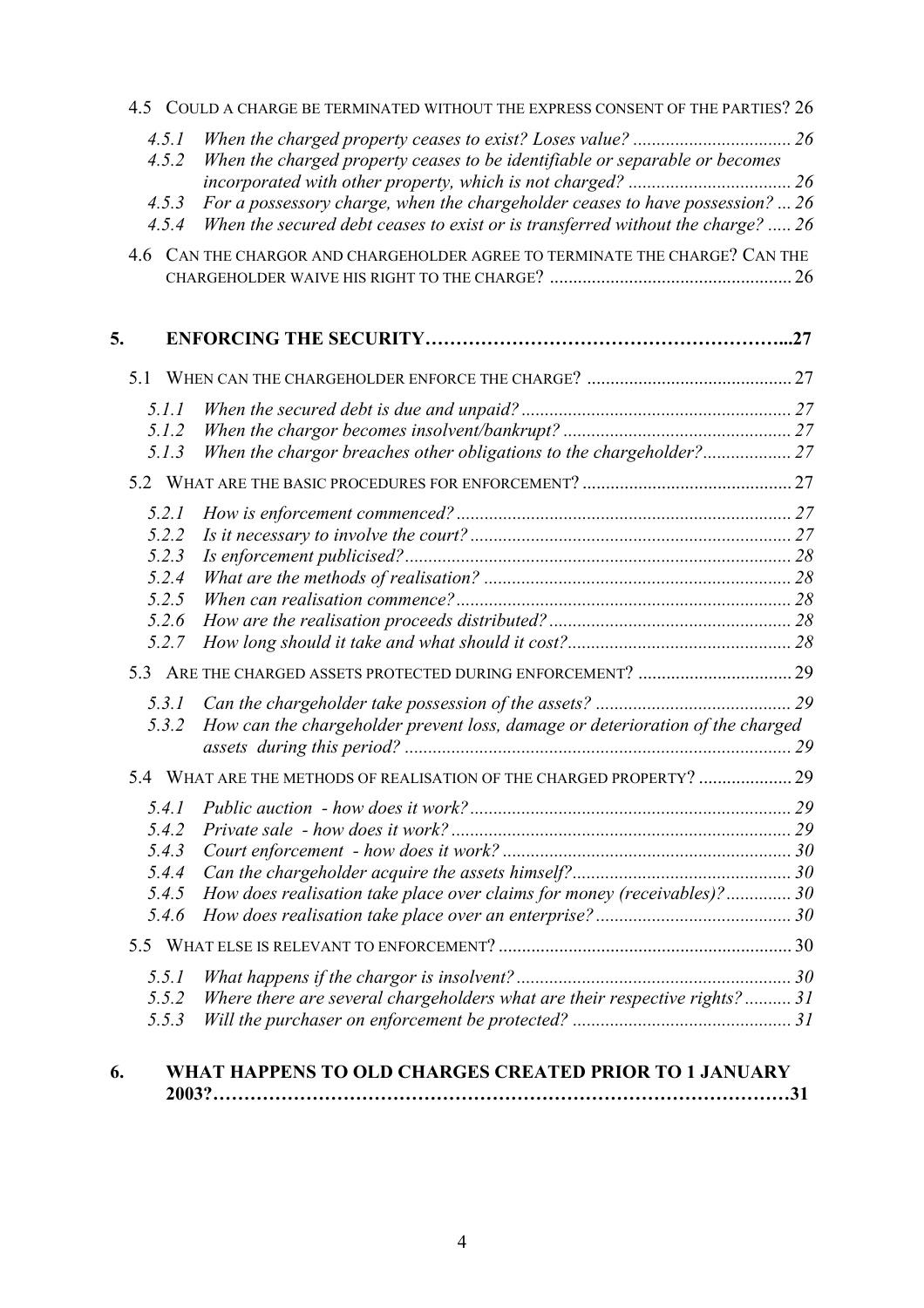#### <span id="page-5-0"></span>**INTRODUCTION**

Following the amendment to the Civil Code in September 2002 Slovakia will have one of the most advanced frameworks for secured credit of any country in Europe. This allows for a flexible, simple and reliable regime, which should bring significant benefits to the Slovak economy, and to the business environment.

Such a novel regime in a country where secured credit has been little used in the past requires explanation to facilitate understanding and to encourage full use to be made of it. This guide aims at giving the practitioner, be it businessman, banker or adviser, a brief overview of the law governing secured transactions in Slovakia with effect from 1 January 2003 and to provide answers to the practical questions that are likely to arise for a practitioner who is involved with the giving or taking of a charge to secure credit.

A charge is a right that a person (a 'chargor') gives a creditor (a 'chargeholder') in his assets to secure payment of a claim due to the creditor. The claim may be for repayment of a loan or trade debts arising in a business or any other claim for money. If the claim is not paid the assets given as security may be realised to satisfy it. The effect of a charge is to give the chargeholder a right in the charged assets in addition to his personal claim against the debtor.

An effective legal framework for the granting of secured credit is generally regarded as an essential aspect of a modern market economy. It facilitates the granting of credit thus stimulating economic activity and at the same time permitting a more efficient use of assets. The purpose of security is to reduce the risk attached to giving credit, by increasing the chances of the lender recovering the amounts owed by the debtor. As a result, the availability of credit is increased, its cost is reduced and the other conditions applicable to credit (for example the duration) are improved.

# <span id="page-5-1"></span>**An explanation of terms used**

As far as possible this guide avoids the use of technical language but it may help the reader to explain, at the outset, certain terms used in this guide:

#### *Asset-Based Register*

A register in which certain types of assets are recorded, for example land registered at cadastral offices, aircraft register (same as *specific register*).

#### *Charge*

A right in assets to secure payment of a claim for money or a non-monetary claim (same as *pledge*).

*Charge Agreement* An agreement which establishes a charge.

# *Charged Assets* Assets over which a charge is given (same as *charged property* or *collateral*).

#### *Charged Property*

Property over which a charge is given (same as *charged assets* or *collateral*).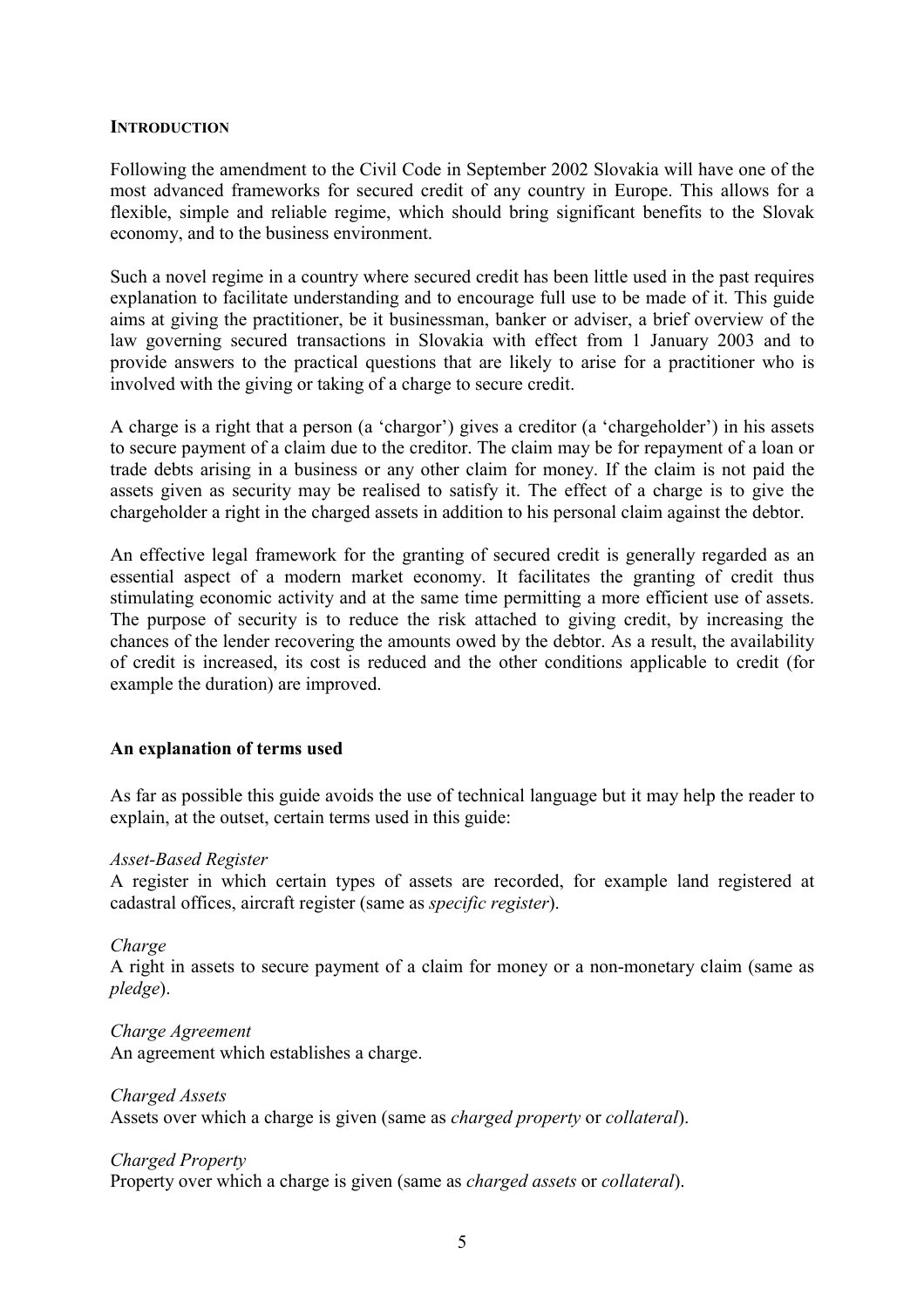# *Chargeholder*

A person to whom a charge is given to secure payment of his claim (same as *secured creditor*).

### *Charges Register*

The register of charges operated by the Slovak Chamber of Notaries.

### *Chargor*

A person who gives a charge over his assets to secure payment of his debt or the debt of another debtor.

#### *Collateral*

Assets or property over which a charge is given (same as *charged assets* or *charged property*).

### *Enforcement*

The process by which the rights of a chargeholder are exercised.

# *Non-Possessory Charge*

A charge where the chargor retains the right to possession of the charged assets.

### *Pledge*

A right in assets to secure payment of a claim for money or a non-monetary claim (same as *charge*).

### *Possessory Charge*

A charge where the chargeholder (or a designated third party) takes possession of the charged assets.

#### *Realisation*

The sale of the charged assets on enforcement.

#### *Secured Claim*

The claim of the chargeholder that is secured by the charge (same as *secured debt*).

#### *Secured Creditor*

The creditor whose claim is secured by a charge (same as *chargeholder*).

#### *Secured Debt*

The debt due to the chargeholder that is secured by the charge (same as *secured claim*).

#### *Security*

An umbrella expression used to cover rights given to a creditor to reinforce or 'secure' his right to payment.

#### *Specific Register*

A register in which certain types of assets are recorded, for example land registered at cadastral offices, aircraft register (same as *asset-based register*).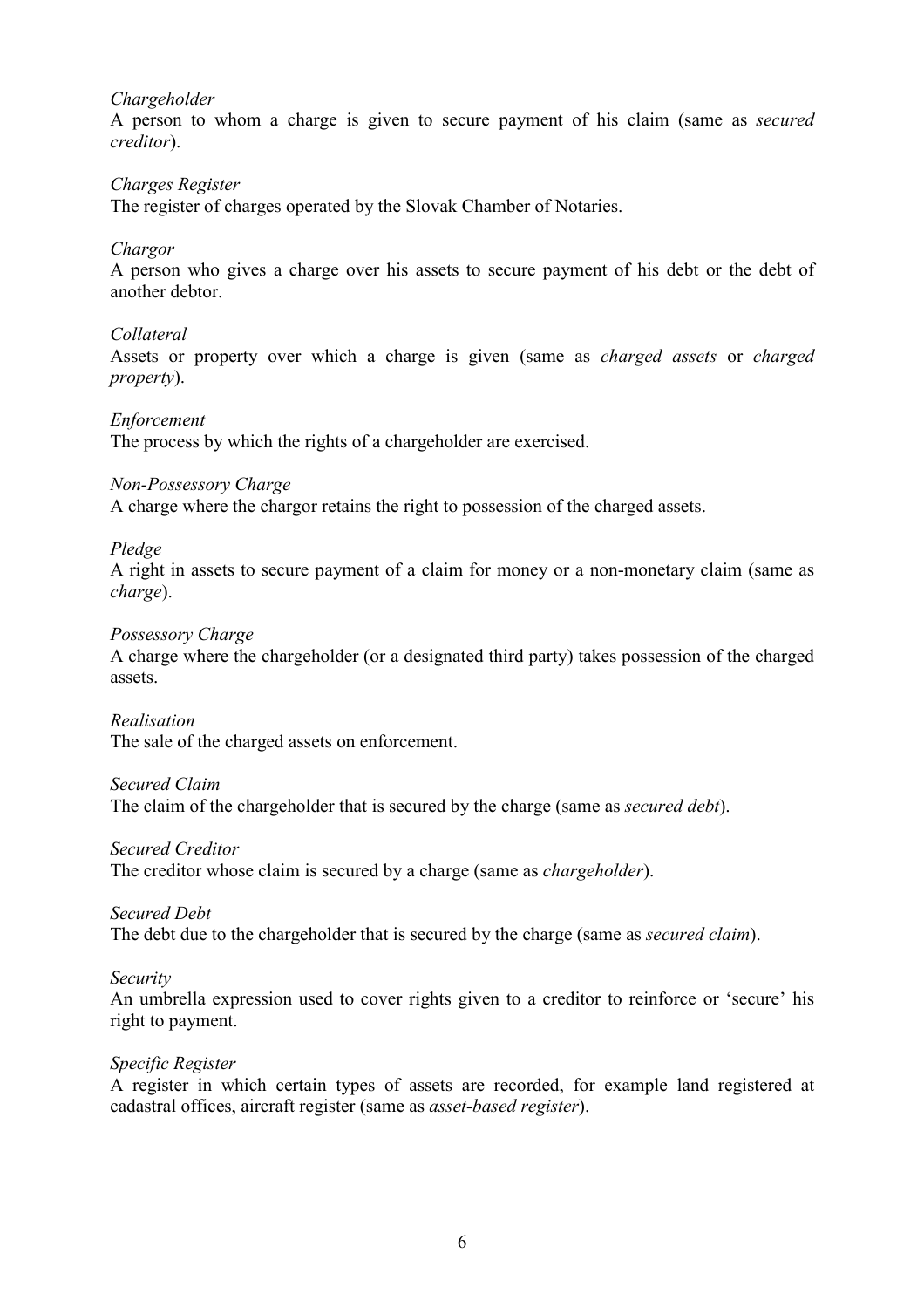# <span id="page-7-0"></span>**Key features**

The new regime introduced for secured credit in Slovakia represents a fundamental change from the previous law. The principles underlying it include:

- Any legal or physical person can give a charge over its assets in favour of any creditor.
- The charge can be taken over any single or collective thing, right or asset that is capable of being transferred, including movable assets, land and buildings, rights and receivables, or even a group of assets which is constantly changing and assets that the chargor will acquire in the future.
- All types of claim may be secured, and may be denominated in any currency, be of fixed or varying amount and include claims that will arise in the future.
- The debtor may retain possession and continue to use the assets taken as security.
- The new provisions allow considerable contractual flexibility, with broad scope for the debtor and creditor to determine the terms of the security in a way, which fits with what they agree between themselves.
- Creation of security should be simple and rapid. As far as the contractual security is concerned, all that is required is a written agreement followed by publicity of the security by registration in the new Charges Register (or, where appropriate, in an asset-based register).
- The Charges Register will permit immediate registration of charges. Any person may inspect information on the register via the Internet.
- The creditor gains a first right in the charged assets, subject to any prior charge given to another creditor. Priority between charges is determined by the order of their registration. Claims of the tax authorities are subject to the same rules and do not have privileged treatment. Unsecured creditors are not able to take execution procedures against charged assets.
- If the debtor fails to pay the secured debt when due the secured creditor has the right to take possession and to sell the assets given as security and to use the proceeds to repay the debt. The process for enforcement allows for sale by auction or private sale without the necessity of involving the courts.

# <span id="page-7-1"></span>**Which Laws?**

Charges are primarily regulated in articles 151a to 151md of the Civil Code as amended by Act No.526/2002 Coll. The Charges Register is regulated by Act No. 323/1992 Coll. as amended by Acts Nos. 232/1995 Coll., 397/2000 Coll., 561/2001 Coll. and 526/2002 Coll. and by Decree No. 607/2002 Coll. Sale by public auction is regulated by Act No.527/2002 Coll. on Voluntary Public Auctions.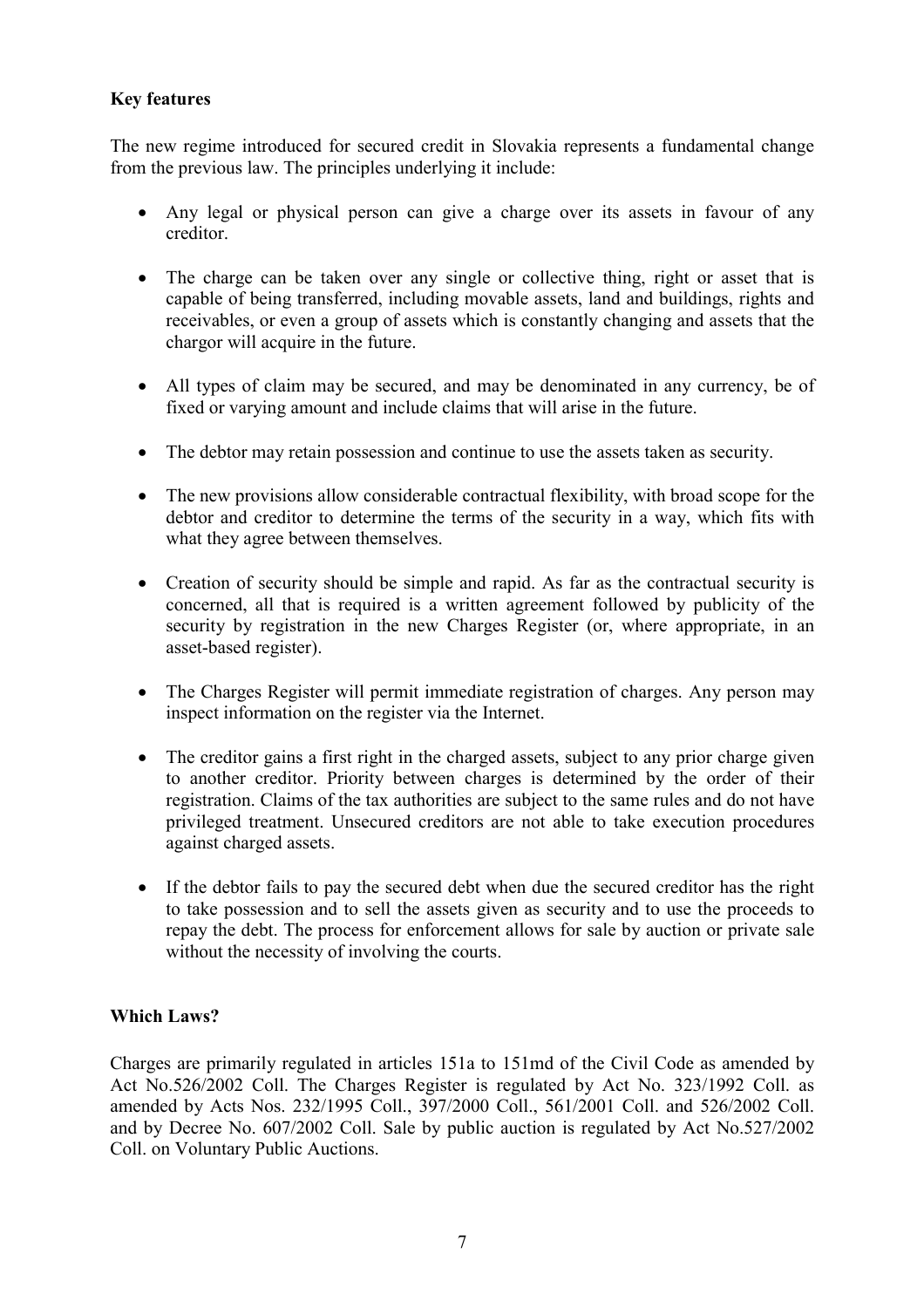#### <span id="page-8-0"></span>**1. FIRST STEPS: IDENTIFYING THE ELEMENTS OF A CHARGE**

# <span id="page-8-1"></span>**1.1 Who is involved?**

# <span id="page-8-2"></span>*1.1.1 Who can grant a charge?*

Anyone can grant a charge over his assets, as long as he is entitled in law to transfer those assets.

# <span id="page-8-3"></span>*1.1.2 Who can receive a charge?*

Anyone can receive a charge to secure debts due to him.

The chargeholder will often be a bank or a credit institution, but any person who gives credit to another may receive a charge. Companies frequently receive charges to secure claims against other companies arising in the course of their business.

A charge can be granted to local and foreign creditors alike.

Under the previous regime, public sector creditors (such as the tax authorities) benefited from preferential treatment. This is no longer the case. Priority between charges is determined according to the chronological order of their registration. The first chargeholder will have first priority (see further  $\S$  4.4).

The chargeholder may appoint another person to be registered as chargeholder and to act vis-à-vis third parties in all respects as if he were the chargeholder (see § 3.2.3).

# <span id="page-8-4"></span>**1.2 Identifying the property involved: What assets can be charged?**

Security may be granted over a very wide range of assets. The charge may thus cover a thing, a right, an intangible asset, or residential or non-residential premises that are transferable.

Security may also be granted over future assets and a group of assets which is constantly changing, such as inventory, stocks of raw materials or an entire enterprise.

There are very few restrictions on the types of asset over which security may not be given. One such exception exists in respect of certain state-owned assets (see § 1.2.4).

Movable property, tangible or intangible, is often a significant component of a company's assets and it can represent substantial wealth of the business (for example, the stocks of raw materials, the work in progress, the inventory of finished products, the claims against customers for goods supplied, the equipment and machinery used in the business, the trademarks and patents, etc). The law provides a viable regime for taking security over such assets, which will often make a charge over them at least as attractive as the more traditional mortgage over real estate.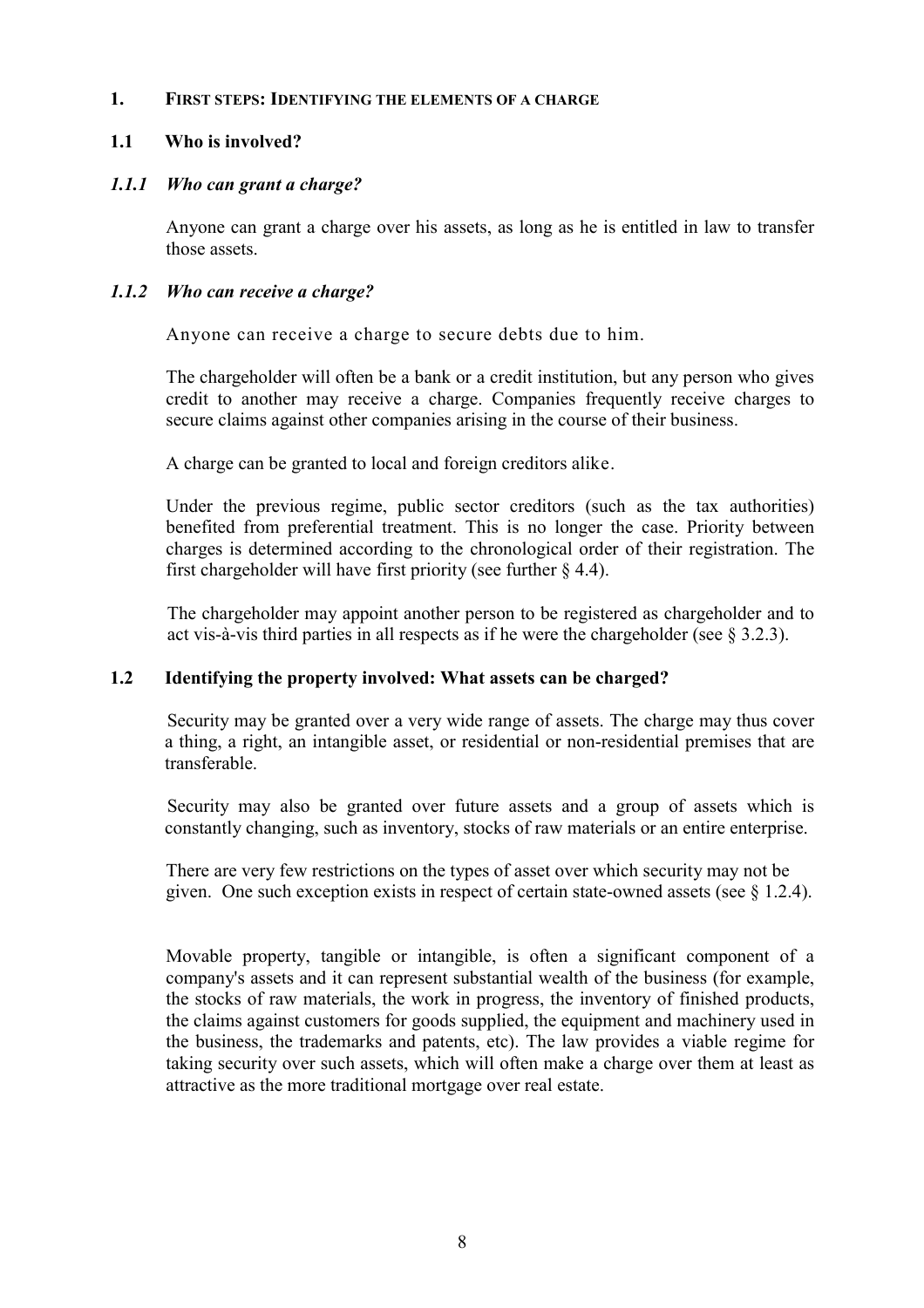# *1.2.1 Things - Tangible movable assets*

<span id="page-9-0"></span>Any type of tangible movable asset can be charged, whether it is a piece of machinery, a stock of goods, a diamond, a computer, etc.

Often tangible movable assets are described generally since such assets in many cases are difficult to identify individually, for instance raw materials. In such a case, security may be given in respect of all raw materials of a specified type or in a specified location, as long as it is possible at any given time to identify the collateral. Special rules apply to the charging of certain movable assets which are recorded in specific asset-based registers, e.g. ships and aircraft - see § 3.3.

### <span id="page-9-1"></span>*1.2.2 Land - Immovable assets*

Immovable assets may also be given as security – including residential or nonresidential premises. The process for creating the charge is similar but, as with other registered assets, the exact formalities are different - see § 3.3.

### <span id="page-9-2"></span>*1.2.3 Intangible assets*

A charge may also be granted over intangible assets such as claims for money, intellectual property rights (e.g. patents, rights to software), and shares and bonds. Receivables as charged assets are attractive as they can represent a substantial part of a company's assets, which can be efficiently liquidated and which have limited risk of depreciation. In a business where there is a predictable flow of payments from customers who have been accorded time for payment, a charge over the pool of receivables from customers and over the bank account into which those receivables are paid may provide valuable security.

A building supplies company gives its regular customers 60-day payment terms. As security for its bank overdraft it gives a charge over (i) the receivables from its customers, and (ii) the bank account into which customers make payment.

In relation to charges over receivables and bank accounts, see further  $\S$  4.1.4 and 4.1.5.

#### <span id="page-9-3"></span>*1.2.4 What assets cannot be charged?*

There are very few restrictions on the types of asset over which security may not be given. However, under some circumstances certain state-owned assets may not be subject to a charge. Also assets which are deposited in a warehouse against issue of a warehouse receipt may not be charged.

Otherwise, the only test is that the asset has to be freely transferable. If by law an asset is not freely transferable or if the parties to a contractual claim agree that it shall not be assignable, then it cannot be charged. For example, under Act No. 566/2001 Coll. on Securities, it is prohibited to create a charge over the securities (e.g. shares) which have already been charged.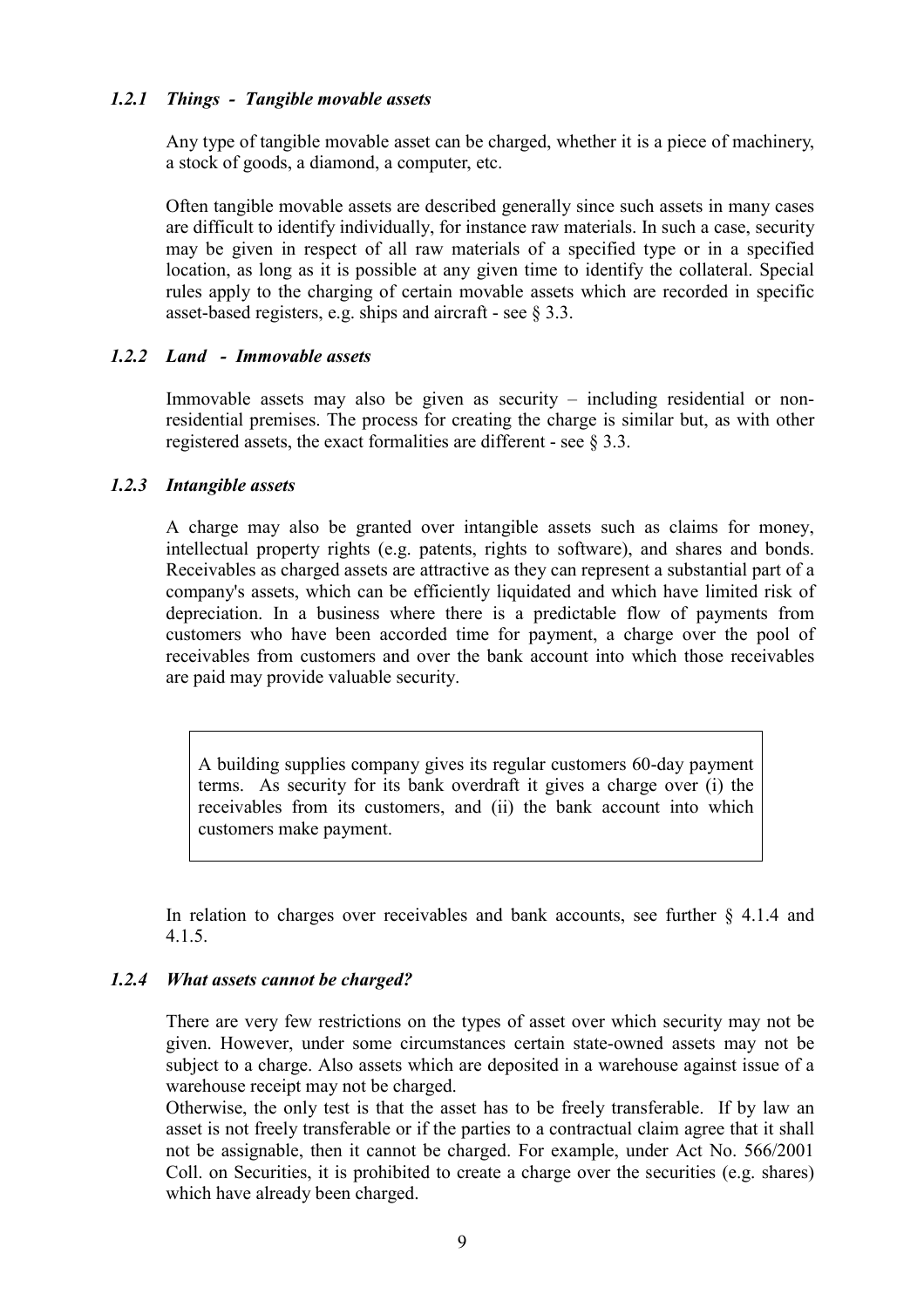# <span id="page-10-0"></span>*1.2.5 Can future property be charged?*

It is possible to charge not only assets owned by the chargor at the time of the charge agreement, but also assets that he may acquire in the future. These may be assets that actually exist at the time of the charge agreement or assets that only come into existence subsequently (e.g. equipment to be acquired at a later date, raw materials or other goods to be purchased in the future, future claims against customers).

Although technically the charge is only created in law at the time when the chargor acquires the assets, all the formalities are completed in advance and the charge comes into existence automatically on acquisition. For a description of the creation of a charge over future assets, see  $\S 2.1$ . For questions of priority, see  $\S 4.4$ .

Often, future assets will be generally described, since a specific description at the time of the agreement may be difficult or even impossible, see § 1.2.7.

To secure a loan, a lending bank requests a charge over production line machinery together with any additions or extensions that may be added in the future.

In order to secure a loan to a building company, a lending institution takes a charge over all amounts due to builder under a given construction contract together with all further amounts that may become due from the customer to the builder relating to the construction project.

*Practice note: It is important that the contract includes an adequate definition of the future assets to be included. A charge over production line machinery may not cover additions or extensions unless this is clearly stated.* 

#### <span id="page-10-1"></span>*1.2.6 Can property already charged to someone else be charged again?*

It is possible to grant several charges over the same asset, and thus charge the same property to different persons as part of different transactions. The first chargeholder will have first priority and any charge granted subsequently will have only a second (or lower) priority right over the assets. Sometimes the agreement between the chargeholder and chargor prohibits the creation of further charges (that is referred to as a "negative pledge clause"). In such cases, the creation of subsequent charges is a breach of agreement that may have contractual consequences but the charge created subsequently will still be valid, see  $\S$  4.1.7. Also, the Securities Act disallows the creation of a second-ranking charge over securities that have already been charged (see § 1.2.4).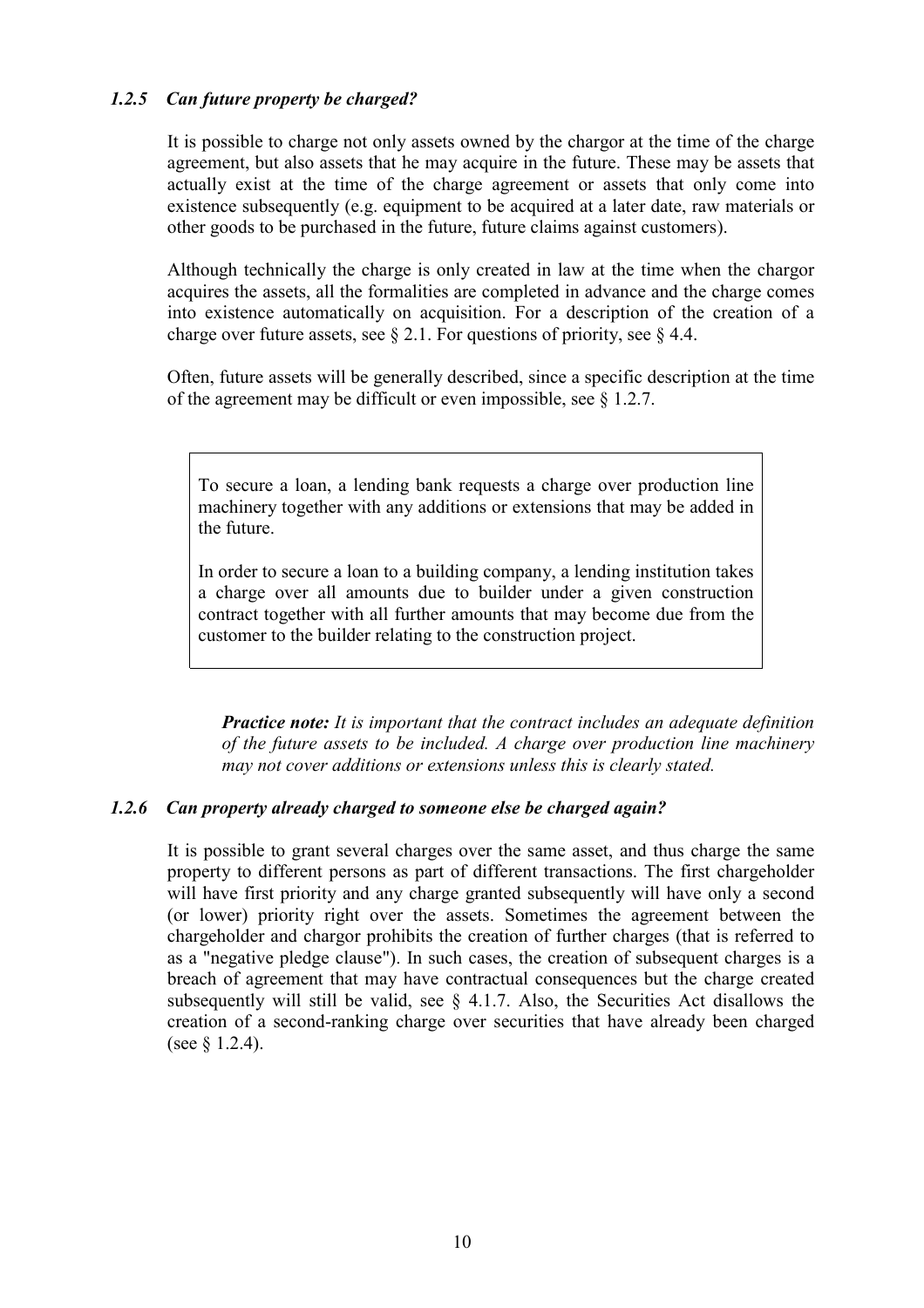### <span id="page-11-0"></span>*1.2.7 Can a pool of assets be charged?*

It is possible to charge assets described in general terms, for instance 'all machines deposited in warehouse', or 'all books in a library.' Security may thus be granted over a group of assets, which is constantly changing, such as inventory, trade receivables, stocks of raw materials or an entire enterprise. However, the assets subject to the charge must be described in the contract and in the register so that it is possible at any time to determine what the security is composed of in practice

### <span id="page-11-1"></span>*1.2.8 Can an enterprise be charged?*

A charge may be granted over an enterprise or over any unit of an enterprise. In that case the chargeholder has the right, on enforcement, to sell the enterprise or the unit as a whole but only if the charge has been registered against all parts of the enterprise or unit. Where the charge is over an enterprise or unit of an enterprise this fact has to be specified in the Charges Registry (see § 3.2.3).

# <span id="page-11-2"></span>*1.2.9 What elements are automatically included in the charged property (e.g., fruits, additions, and attachments)?*

The fruits of the assets subject to the charge are automatically included within the charge until they become separated. In accordance with the principle of contractual freedom underlying the legislation, this rule may be modified by contractual agreement between the parties.

A charge over a cow will include its calf up to the moment of birth, a charge over a share will include the right to dividends not yet paid.

## <span id="page-11-3"></span>*1.2.10 If the chargor sells the charged assets, does the charge extend to the proceeds of sale?*

The charge extends to the proceeds of sale only if the parties expressly so agree. A charge over proceeds of sale can be of limited value because of difficulties of identifying and tracing proceeds.

*Practice note: Where the parties agree that the charge should extend to proceeds it may be advisable to create a charge over the claim for the price payable by the purchaser as a charge over a receivable, (see § 4.1.4) and/or a charge over the bank account into which the price is payable (see § 4.1.5)*.

#### <span id="page-11-4"></span>*1.2.11 Does the charge extend to insurance rights and or proceeds?*

When the charged assets are insured, any payment under the insurance will be included within the charge (see  $\S$  4.5.1).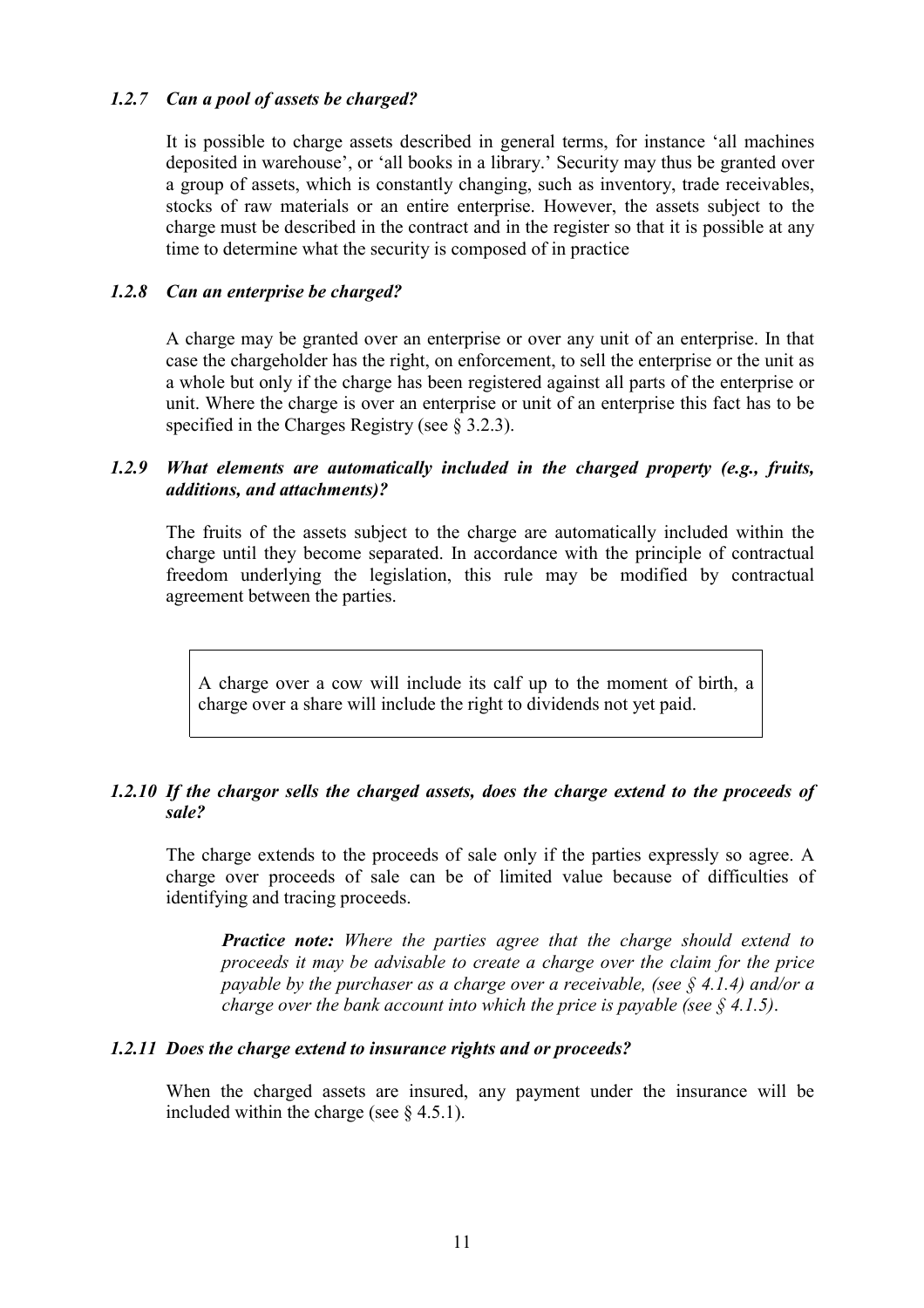*Practice note: If the chargeholder wants to obtain a charge over all rights under an insurance policy, then this must be expressly included in the charge. The law does not put the chargor under any obligation to insure the charged assets, but this will often be required contractually.*

### <span id="page-12-0"></span>**1.3 The claim that needs securing**

### <span id="page-12-1"></span>*1.3.1 What claims can be secured by a charge?*

Any monetary claim or debt, and any non-monetary claim the value of which is determined or determinable, can be secured by a charge. The secured debt may be denominated in any currency, may be of fixed or varying amount (subject to a maximum) and may include claims that are conditional or will arise in the future. The law is not restricted to bank lending but covers credit given by any person. The secured debt may be from a customer to his supplier, from one group company to another, from one member of a family to another, etc.

### <span id="page-12-2"></span>*1.3.2 Can a charge secure a future claim?*

A claim which is not yet in existence or which is subject to a condition may be secured, provided that its value or the maximum principal amount up to which it is secured is specified in the charge agreement. The claim may be for example future advances up to  $\epsilon$ 100,000 that may be made under a loan facility, or the price of SKK1 million payable for a machine, subject to delivery of the machine.

In practice the creation of the charge is often a condition precedent to the disbursement of a loan, in which case the charge secures a future claim.

On 1 February a bank enters into a loan agreement with a manufacturing company agreeing to lend SKK 5 million subject to receiving (a) a charge over its raw materials, work in progress, inventory and receivables from customers and (b) specified financial information and a certificate from the company's auditors. The charge is created on 5 February, the financial information and auditors' certificate is delivered on 20 February and the loan is advanced on 25 February. Between 5 and 25 February the charge has secured a future claim.

# <span id="page-12-3"></span>*1.3.3 Can a charge secure a fluctuating claim (e.g. a bank overdraft or a trading account)?*

In many cases, the secured debt will fluctuate (increase and decrease) in its amount during the life of the charge as new debts are incurred and as payments are made. At any particular time, the secured debt will be the amount then outstanding from the customer or on the overdraft.

It is possible to give a charge to secure such a debt, provided again that the agreement specifies the maximum principal amount up to which the claim is secured.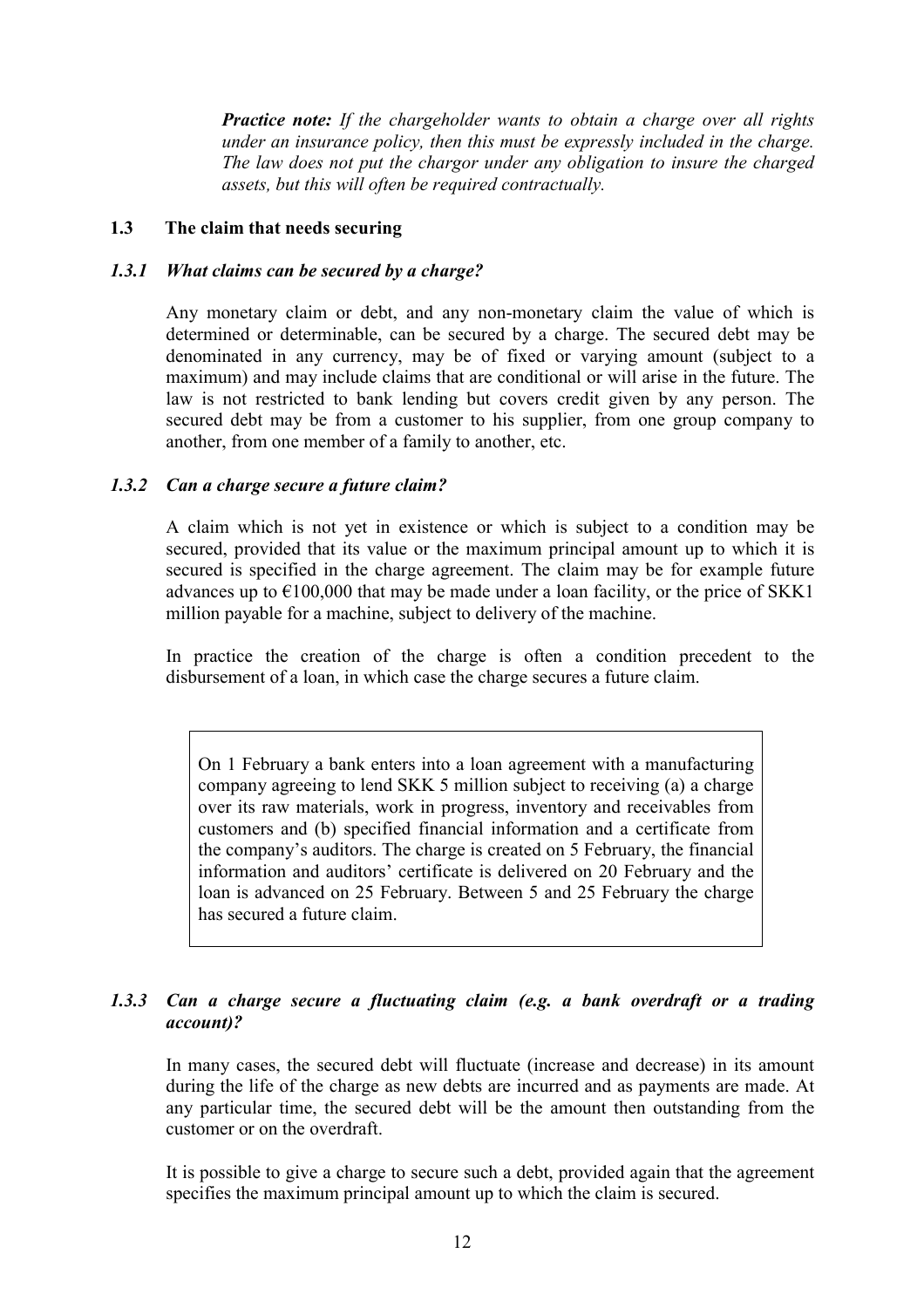A charge may be created to secure, for example:

- all amounts advanced from time to time under a loan facility up to maximum outstanding at any one time of SKK 2 million, or
- all amounts which may be due from a customer to his bankers (whether for loans, overdraft, foreign exchange or any other transactions) up to maximum at any one time of SKK 5 million, or
- all amounts which may be due at any time from a customer to a supplier up to a maximum of SKK 2 million.

# <span id="page-13-0"></span>*1.3.4 Can a charge secure a claim expressed in a foreign currency?*

It is possible to express the claim in a foreign currency.

# <span id="page-13-1"></span>*1.3.5 What is included in the secured claim? Interest? Costs? Damages?*

Security is automatically extended to cover interest on the claim, as well as all default interest and the costs of the enforcement.

# <span id="page-13-2"></span>**2. CREATION OF A CHARGE**

# <span id="page-13-3"></span>**2.1 How to create a charge?**

To create a charge there needs to be an agreement and some form of publicity (see section 3). Failure to comply with any of the formalities can result in the charge being invalid.

A charge may also be created by an approved hereditary agreement between heirs, a decision of a court or administrative body or by operation of law. These charges are also subject to the requirements of publicity (see section 3).

# <span id="page-13-4"></span>*2.1.1 What form should the charge agreement take? Written agreement?*

The charge agreement should be in writing, other than in the case of possessory charges where there is no need for a written agreement.

# <span id="page-13-5"></span>*2.1.2 What must the agreement contain?*

The charge agreement should identify the parties and specify the secured claim (including its amount or maximum principal amount) and the charged assets.

The charged assets may be identified (i) individually (e.g. a specific motor vehicle), or (ii) generically (e.g. all delivery vehicles owned by the chargor), or (iii) by means other than in (i) and (ii) provided that at any time during the term of the charge it is possible to ascertain what the charged assets are (e.g. all the raw materials, work in progress and inventory of finished products of the chargor).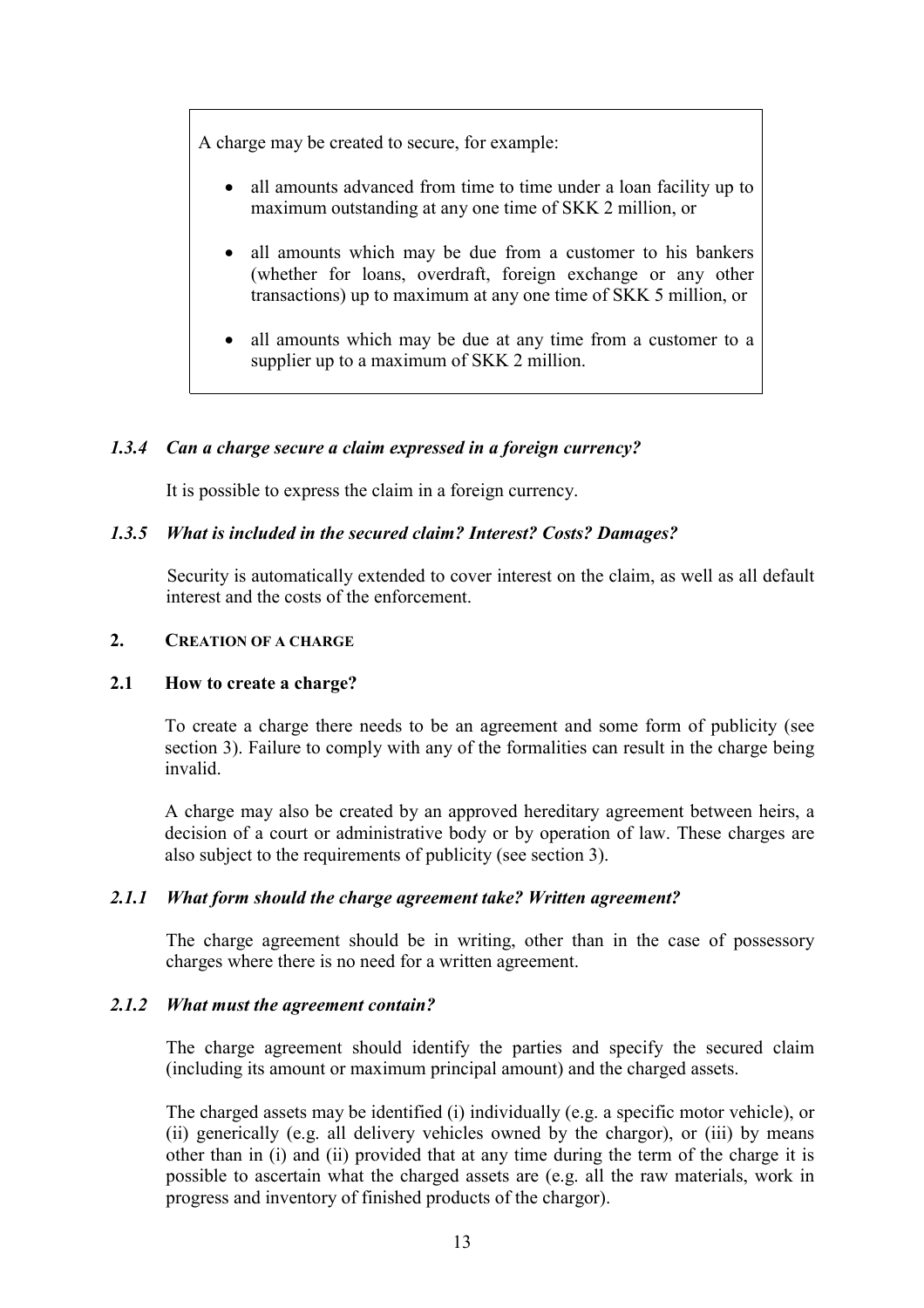The agreement should also contain the contractual terms agreed between the chargor and chargeholder regarding the charge. The new law places emphasis on the notion of contractual flexibility, and this is illustrated in areas such as the definition of charged assets and the secured claim, and the structure of the enforcement mechanisms. The importance of the drafting of the contract is correspondingly heightened.

*Practice note: The efficacy of the charge will depend to a great extent upon the drafting of the agreement between the parties.*

# <span id="page-14-0"></span>**2.2 What are the costs of creating a charge? How long does it take?**

Creating a charge is essentially a simple process. In most cases the preparation of the charge agreement should be quick but inevitably additional time may be incurred by reason of the complexity of the transaction or the difficulty of negotiations. Registration in the notarial Charges Register should take a matter of minutes. In the past delays have been experienced in specific registers (in particular the land register), and it may take time for this to improve.

The registration fees for the Charges Register are set out in § 3.2.5.

Additional costs may be incurred by the parties, for example for professional advisers.

# <span id="page-14-1"></span>**2.3 Is there a risk of the charge being declared invalid if the chargor becomes insolvent soon after?**

If the charge was created less than two months immediately preceding the filing of the petition for the bankruptcy declaration, then the rights of the chargeholder to separate satisfaction from the charged assets cease to exist, and the creditor will rank along with other unsecured creditors.

*Practice note: Pending reform of the Bankruptcy Code it is unclear whether the relevant date for future assets is the date of registration or the date of acquisition of the assets by the chargor.* 

# <span id="page-14-2"></span>**3. PUBLICITY - INFORMING OTHER PERSONS OF THE EXISTENCE OF THE CHARGE**

Once the parties have entered into a charge agreement, they are contractually committed to each other. However, the charge is not created until other necessary formalities, principally designed to "publicise" the existence of the charge, have been fulfilled.

Registration is the means most often used for publicising the charge and alerting third parties that a debtor has given a creditor prior rights over some of his assets. Where the assets are already registered (e.g. land, ships or shares), then registration takes place in the existing register. For possessory charges, the assets have to be handed over to the chargeholder or a third party, and dispossession is treated as adequate publicity, although registration may still be preferable (see § 4.4.1). In all other cases registration is made against the name of the debtor in the new Charges Register operated by the Slovak Chamber of Notaries.

A novelty of the new regime is that a charge created by an approved hereditary agreement between heirs, a decision of a court or administrative body or by operation of law must also be registered in the Charges Register or relevant asset-based register.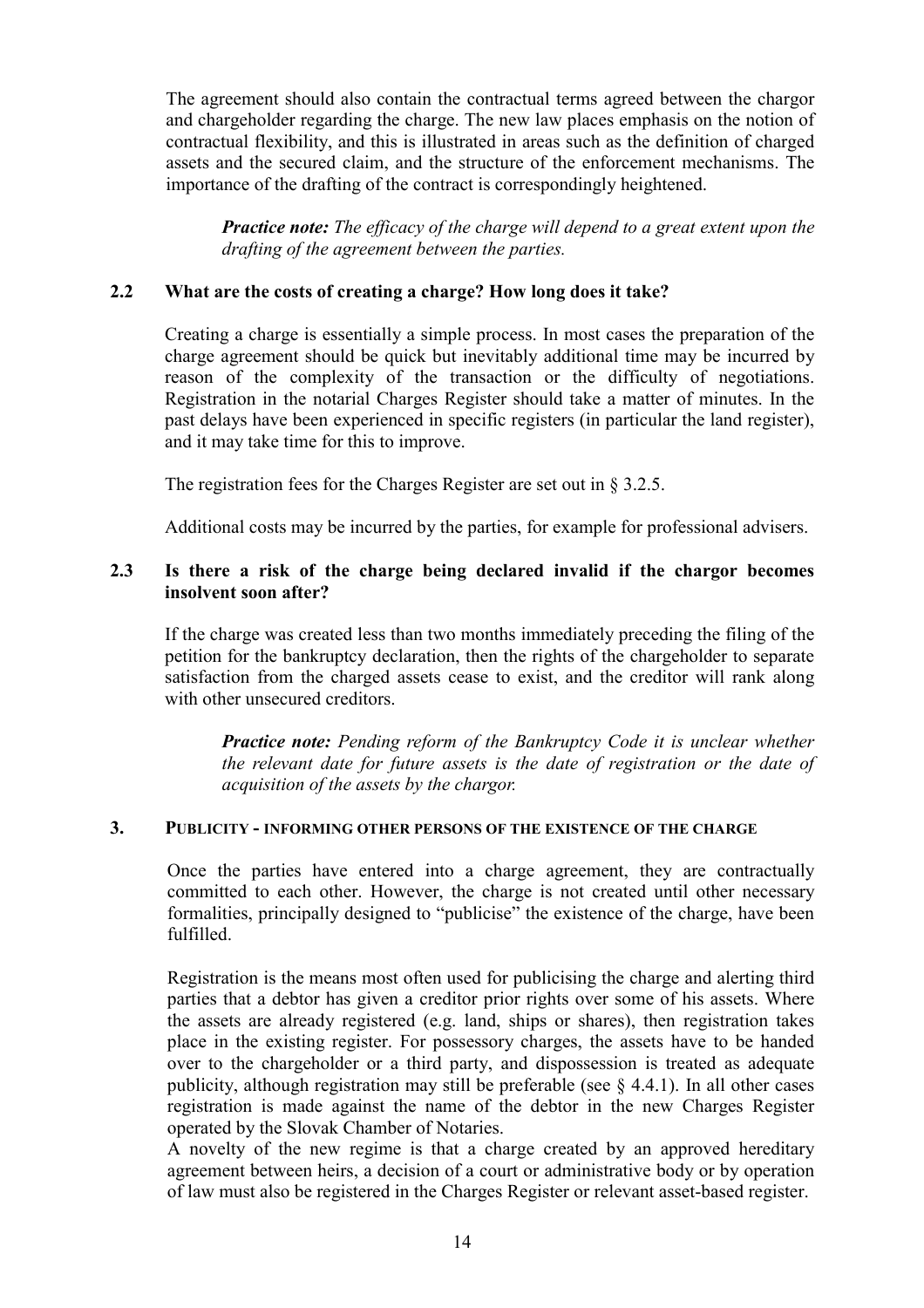# <span id="page-15-0"></span>**3.1 Which charges have to be registered and where?**

Publicity through registration is a condition of creation for all charges except possessory charges. Registration is at the new Charges Register operated by the Slovak Chamber of Notaries except for the following registered assets where registration is at the specified asset-based register:

- Charges over immovable assets: land registries of cadastral offices;
- Charges over trademarks, patents, utility designs and semiconductor topography: the Intellectual Property Office;
- Charges over book entry securities: Securities Centre and the Central Depository (after it replaces the Securities Centre);
- Charges over participation interests: Commercial Registry of the relevant district court;
- Charges over ships or aircraft: at the respective Ships or Aircraft Registries.

### <span id="page-15-1"></span>**3.2 The Charges Register: How does registration work?**

#### <span id="page-15-2"></span>*3.2.1 Where is the charge registered?*

The Notarial Central Register of Charges is maintained in electronic form by the Slovak Chamber of Notaries. The Register consists of a single centralised database, which can be inspected by any member of the public via the Internet or at any notary's office.

#### <span id="page-15-3"></span>*3.2.2 What is the procedure to obtain registration?*

An application for registration of a charge may be made at any notary's office regardless of the residence or registered office of the chargor. Registration is made by means of a computerised registration application, completed by the notary. Once the registration application form is completed with the requisite information (see  $\S$  3.2.3), the applicant signs a printed version of this form. Application for registration is made by the debtor or his authorised representative (or by the creditor where the charge is not created by contract).

The registration application is then transmitted electronically to the central registry. Once the registration is completed (it should normally take not more than a few minutes), the applicant will then receive a printed version of the confirmation of the registration, along with an ID number for the transaction.

The notary need only check the identity of the person filing the application for registration (and, where appropriate, his authority to act) and that the required information for registration has been provided. Due diligence on the charged assets, the secured debt and any other matters must be performed by the parties.

*Practice note: The creditor must check carefully that the information to be registered is correct. Any defect in the validity of the charge cannot be made good by registration (see also § 3.2.10).*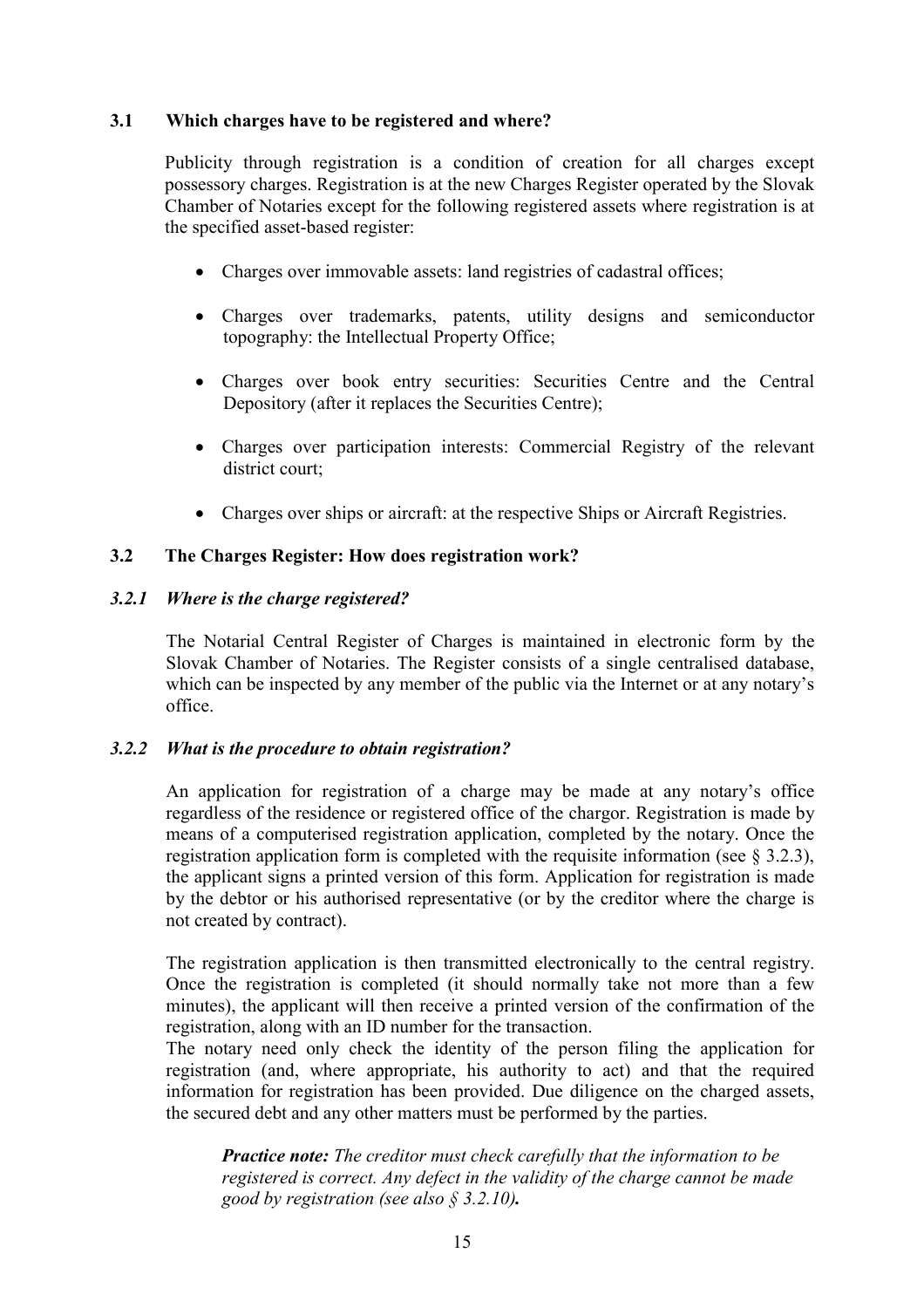If the secured debt is shown in the register as  $E10,000$  but in the charge agreement as  $\epsilon$ 5,000, the charge will only secure  $\epsilon$ 5,000.

If the charged assets are described in the registry as all the machinery at X and Y location but the charge agreement only refers to X location, the machinery at Y location will not be charged.

If the chargor does not own the charged assets as described in the register, the charge will not be valid.

# <span id="page-16-0"></span>*3.2.3 What information has to be registered?*

#### *Identity of the parties*

Personal details of the chargor and the chargeholder:

- in the case of natural persons: name and surname, date of birth.
- in the case of legal entity: business name, registered office, identification number of the organisation.

Where the chargor is a different person from the debtor, details of the debtor also have to be registered. If another person is authorised to act on behalf of the chargeholder his details may be registered in the place of the chargeholder's, but this must be stated.

A loan of  $E10$  million is granted by a syndicate of ten banks and the borrower gives a charge to all of them. The banks may agree that one of them, or another person, will act as chargeholder. In that case the identity of the bank or other person appointed will be entered into the register instead of the identity of the ten banks.

*Charged assets* (see § 2.1.2 for the form of the charge agreement)

A description of the charged assets must be included in such a way that it is possible to identify things, rights or assets encumbered by the charge at any time throughout its duration. If the charge is created over all or part of an enterprise this must be specifically indicated. Because of the limited space available in the register, the description may have to be shorter than in the charge agreement or can possibly crossrefer to the relevant provision of the charge agreement for a fuller description.

*Secured debt* (see § 2.1.2 for the form of the charge agreement)

A description of the claim, including its due date, if determined, and its value or, if not determined on creation, its maximum principal value. Because of the limited space available in the register, the description may have to be shorter than in the charge agreement.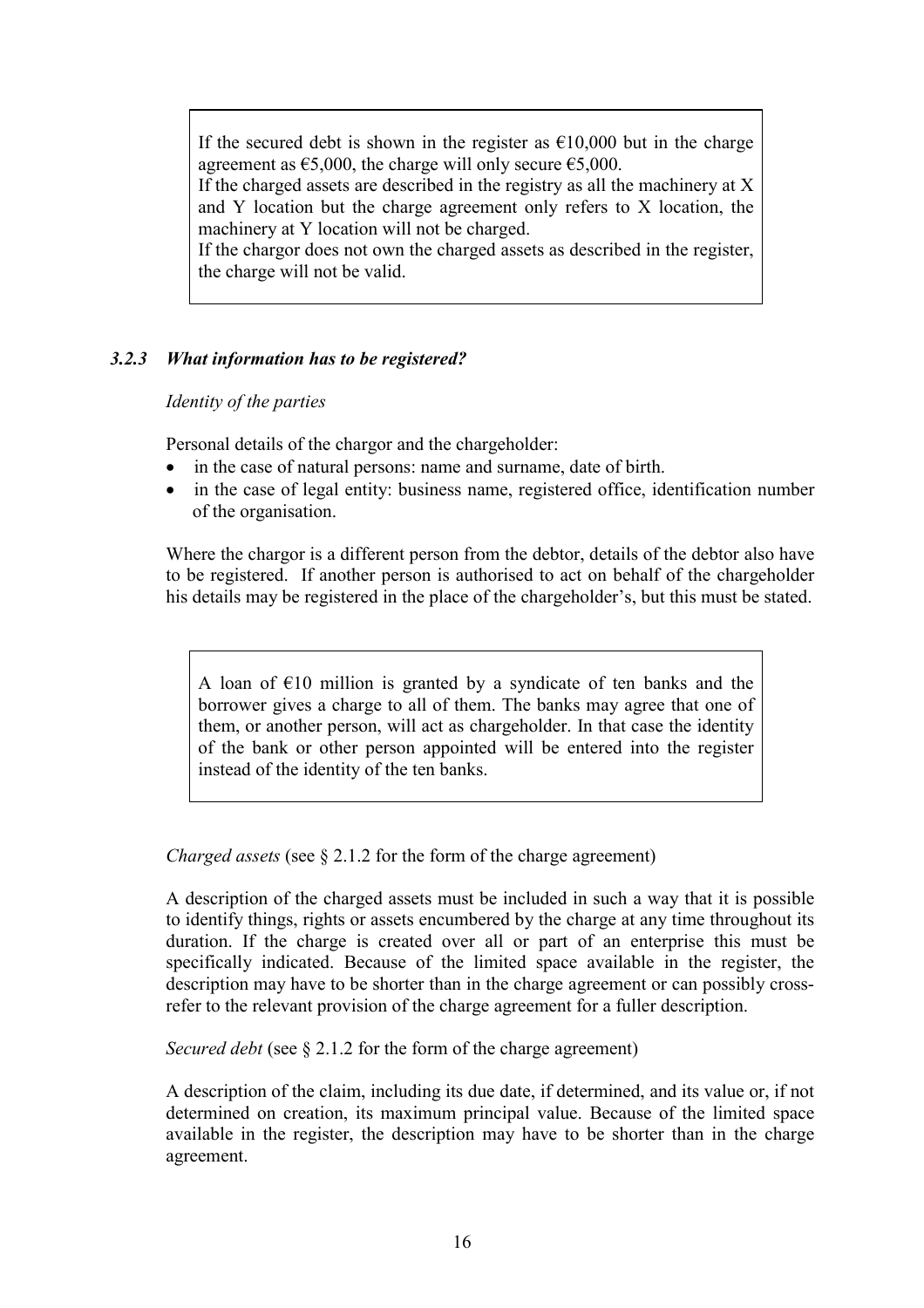#### *Additional information*

Subsequent to the initial registration any change concerning the initial information registered (e.g. identity of the chargor if the assets are transferred) must be registered, as must the commencement of enforcement of the charge and its deletion.

Any agreed change in the order of priority between chargeholders, and the period for which the charge has been created, may also be registered.

In order to facilitate advance preparation for registration, the templates of the application forms can be downloaded from the website of the Chamber of Notaries (www.notar.sk/registre.aspx).

### *3.2.4 How long does it take?*

<span id="page-17-0"></span>Registration should take a matter of minutes.

#### <span id="page-17-1"></span>*3.2.5 How much does it cost?*

| Registration fee: a fixed fee of SKK 500 plus a degressive fee on the<br>amount secured calculated as follows: |  |                |  |  |  |
|----------------------------------------------------------------------------------------------------------------|--|----------------|--|--|--|
| On the first SKK 100,000                                                                                       |  | $0.70\%$       |  |  |  |
| On the next SKK 400,000                                                                                        |  | $0.50\%$       |  |  |  |
| On the next SKK 500,000                                                                                        |  | 0.20%          |  |  |  |
| On the next SKK 2,000,000                                                                                      |  | 0.10%          |  |  |  |
| On the next SKK 17,000,000                                                                                     |  | 0.05%          |  |  |  |
|                                                                                                                |  |                |  |  |  |
| Amendment & deletion fee                                                                                       |  | <b>SKK 700</b> |  |  |  |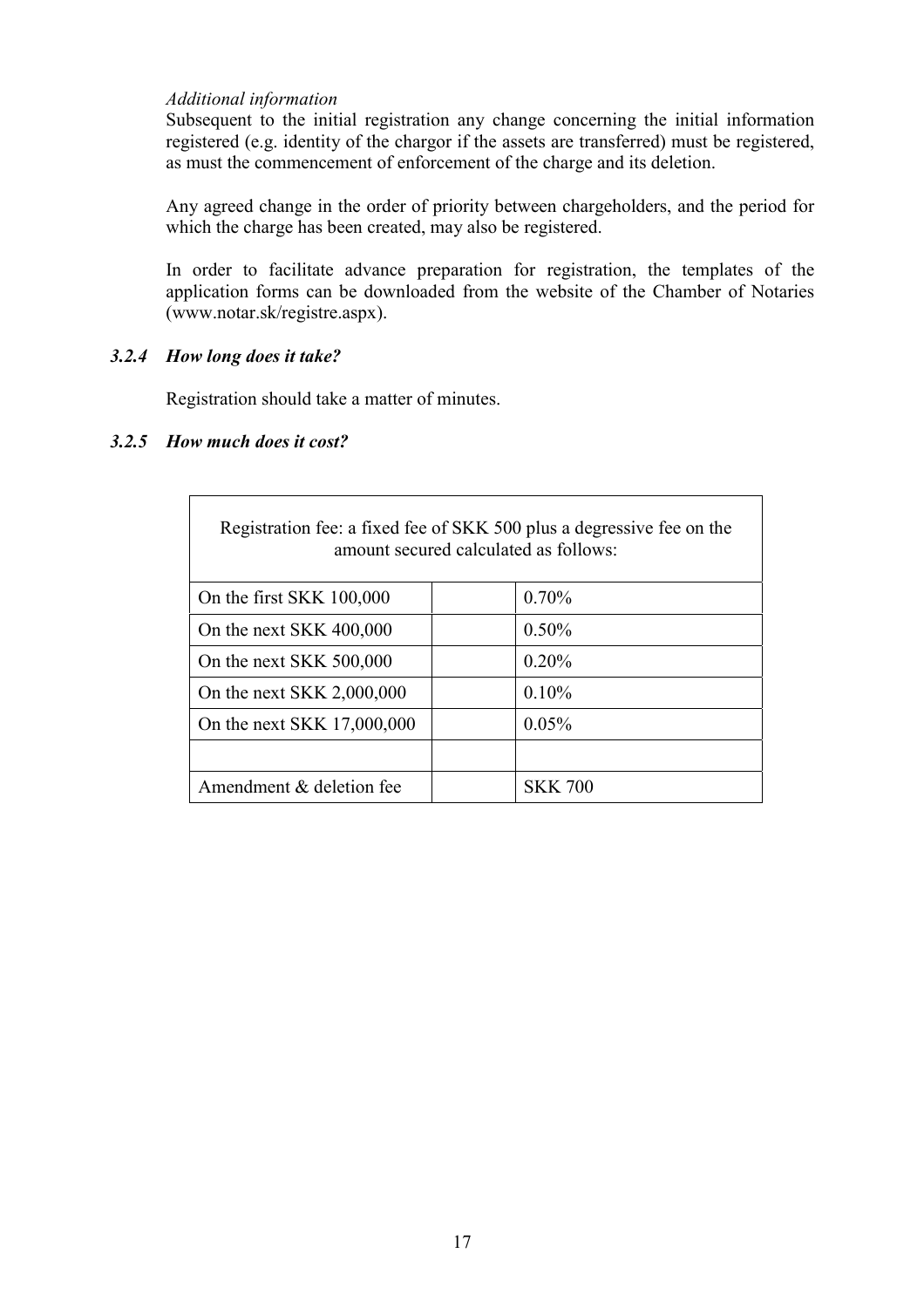| Illustrative table of registration fees                                                                            |                      |         |           |  |
|--------------------------------------------------------------------------------------------------------------------|----------------------|---------|-----------|--|
| Amount secured SKK                                                                                                 | Amount secured $\in$ | Fee SKK | Fee $\in$ |  |
| 100,000                                                                                                            | 2,381                | 1,200   | 29        |  |
| 500,000                                                                                                            | 11,905               | 3,200   | 76        |  |
| 1,000,000                                                                                                          | 23,810               | 4,200   | 100       |  |
| 3,000,000                                                                                                          | 71,429               | 6,200   | 148       |  |
| 20,000,000                                                                                                         | 476,190              | 14,700  | 350       |  |
| 50,000,000                                                                                                         | 1,190,476            | 14,700  | 350       |  |
| 100,000,000                                                                                                        | 2,380,952            | 14,700  | 350       |  |
| 500,000,000                                                                                                        | 11,904,762           | 14,700  | 350       |  |
| 1,000,000,000                                                                                                      | 23,809,524           | 14,700  | 350       |  |
| NB Fees are payable in SKK. $\epsilon$ amounts are for illustration only and are based<br>on $\epsilon$ l = SKK 42 |                      |         |           |  |

### <span id="page-18-0"></span>*3.2.6 Can registration be refused? If yes, on what grounds?*

Registration can only be refused if the information for registration is incomplete or the fee is not paid.

#### <span id="page-18-1"></span>*3.2.7 What information in the register can be searched? And by who?*

The information in the registry is public and can be consulted by anybody.

#### <span id="page-18-2"></span>*3.2.8 How can searches be made?*

Searches can be made free of charge over the Internet (www.notar.sk/registre.aspx) by reference to the name of the chargor. Searches can also be made at any notary's office, and the notary may issue, if requested, a certificate of an entry in the register.

#### <span id="page-18-3"></span>*3.2.9 How long does the search take and how much does it cost?*

Internet searches should take very little time and are free. Once the search criteria are entered into the terminal at a notary's office, the result is almost immediate. The basic search fee levied by the notary is SKK 200.

#### <span id="page-18-4"></span>*3.2.10 To what extent can a third party rely on the registered information?*

The Notarial Central Registry of Charges does not 'authenticate' the information registered. The notary only makes limited checks. A third party, even when acting in good faith, may not rely on the reality of the facts registered but should verify it for himself. However a third party can rely on the absence of information in the register. A registered charge cannot be created without registration. Therefore, if no charge is shown in the register a third party can assume that no charge exists. A special case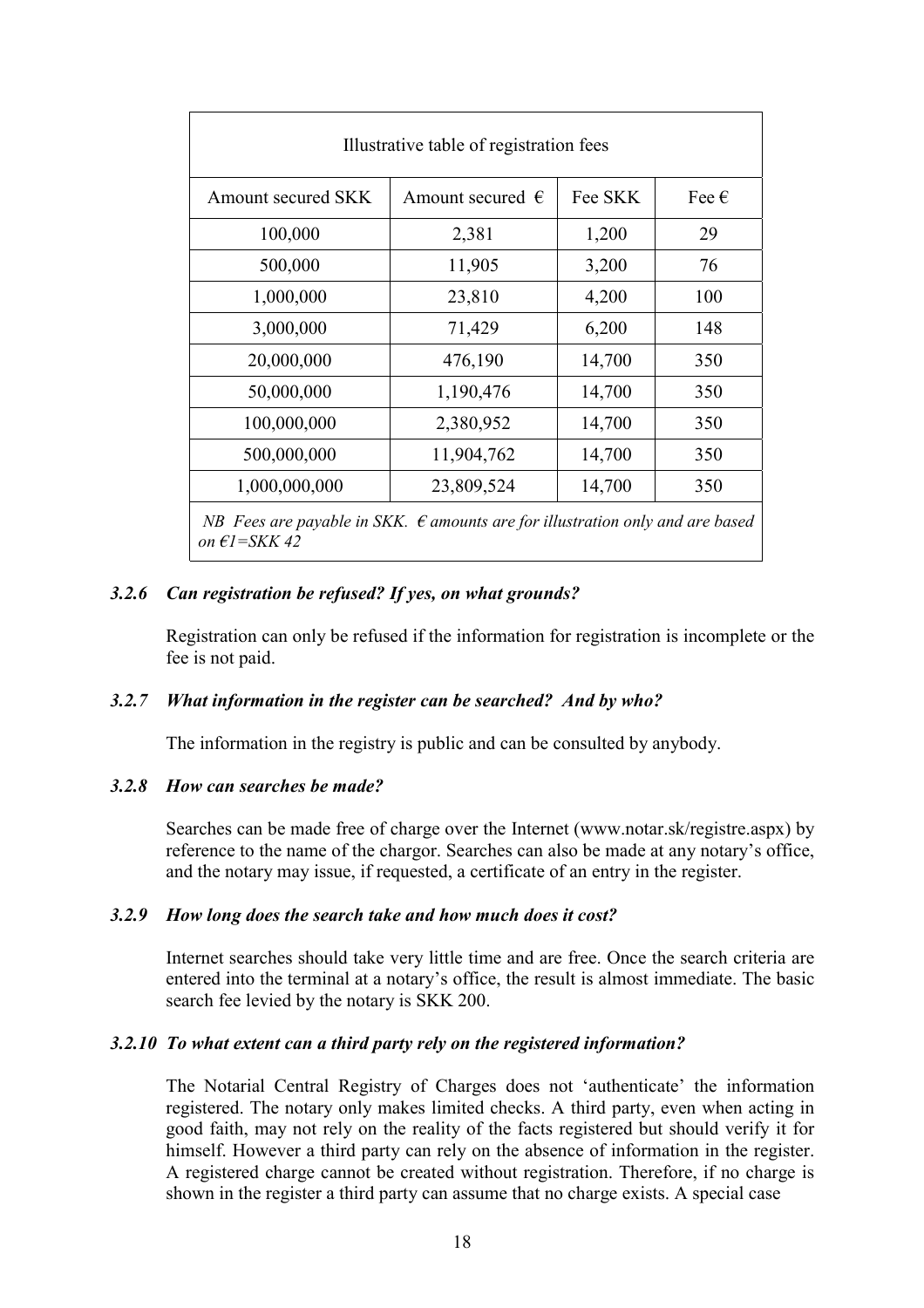arises on a charge of a receivable where an extract from the registry is adequate proof of creation of the charge for the purpose of notifying the sub-debtor.

# <span id="page-19-0"></span>**3.3 Charges over registered assets: How does registration work?**

Some assets are by nature registered in specific asset-based registries, and a charge over them will need to be registered in the respective registry, and not in the Charges Register (see § 3.1).

- Intellectual Property Office: charges over trademarks, patents, utility designs and semiconductor topography;
- Land registries of cadastral offices: charges over immovable assets;
- Securities Centre and the Central Depository (after it replaces Securities Centre): charges over book entry securities;
- Commercial Register of relevant district court: charges over participation interests in limited liability companies (SROs);
- Ships or Aircraft Registries: charges over ships or aircraft.

For existing immovable property, the charge must always be registered in the local land registry. The land registries are organised by region and the registrations are made by the district land registries in the area in which the relevant immovable property is located. Historically, this process may have taken up to several months. However, recently the position has improved and charge registration may now be made within 2-3 weeks (depending on the location of the property to be charged – delays are mainly in the urban areas). Also, as from 1 January 2002, accelerated registration can be obtained against payment of a higher fee.

In the case of book entry securities which are represented by data entries in the Slovak Securities Centre (the central securities registrar) the charge is over specific existing securities rather than an account. The parties need always to comply with the system charge rules - usually involving instruction given to the Slovak Securities Centre to register the charge in respect of the specific securities standing to the credit of the chargor's account with the Slovak Securities Centre. Nevertheless, under the recently passed Securities Act, a new system for the registration of security interests over securities is expected to be introduced in mid 2003, when the first Central Depository (that will replace the current Slovak Securities Centre) is expected to be granted a licence. Following that, all the security interests over any securities, irrespective of their form (i.e. physical or book-entry alike), would need to be registered with the Central Depository's register in order to be created.

Although the law permits the charging of future registered assets, the practical manner of registration of such charges in each of the relevant registers remains to be settled by practice.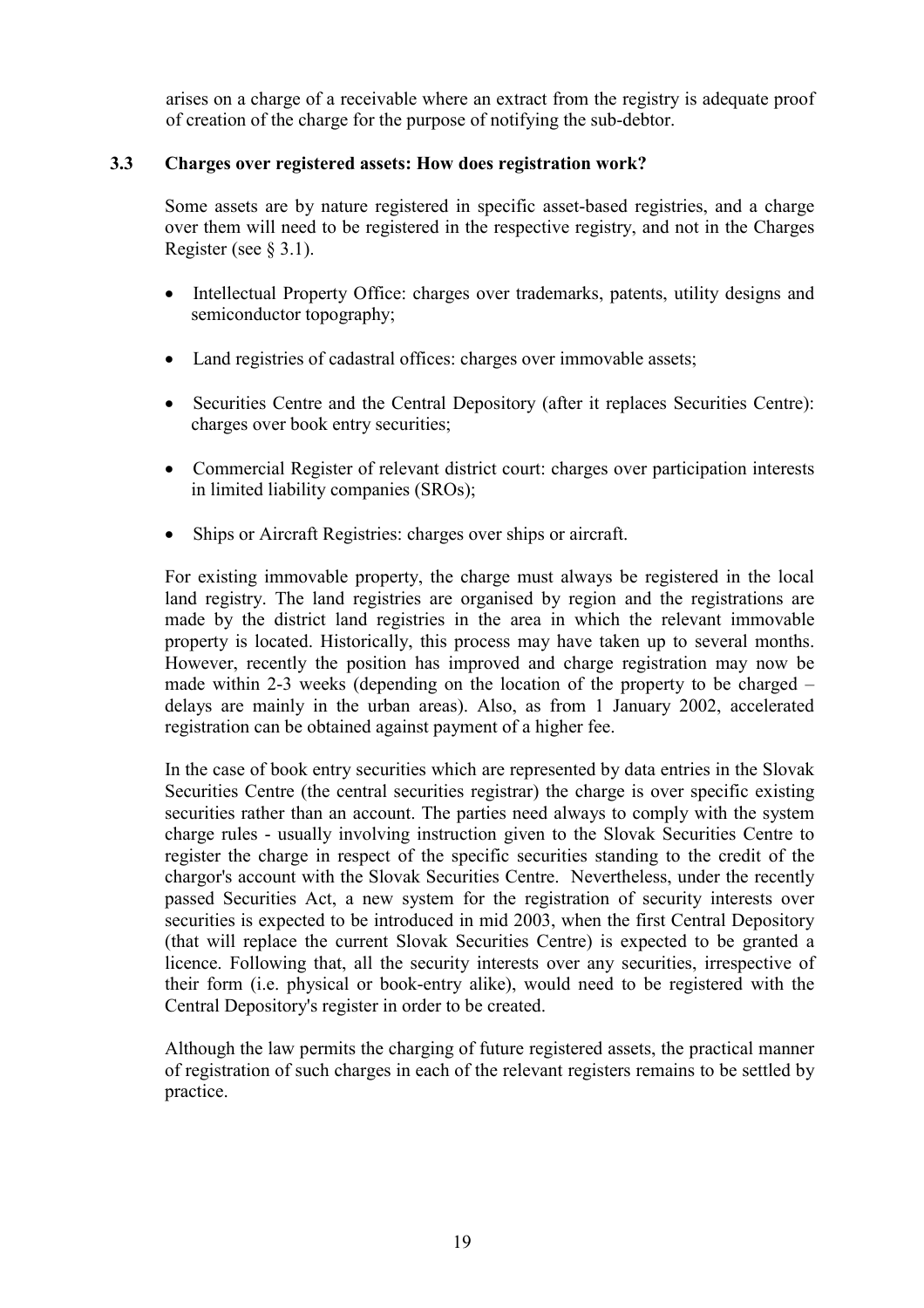#### **3.4 Possessory charges on movable tangible assets: How does possession work?**

Transfer of possession is a condition of validity of the charge. It can be made to the chargeholder or to a third person for deposit. If the charge is not registered it automatically terminates if the charged asset is returned to the chargor. The chargeholder is obliged to return the charged asset to the chargor if the charge terminates for any other reason.

# <span id="page-20-0"></span>**4. THE LIFE OF A CHARGE**

The right created by a charge is only exercised in the exceptional circumstance of the debtor failing to pay. Unless and until that happens the charge remains dormant. This section examines transactions and events that may take place meanwhile which may nonetheless be affected by the existence of the charge.

#### <span id="page-20-1"></span>**4.1 The charged assets**

#### <span id="page-20-2"></span>*4.1.1 Can the chargor use/consume the charged assets?*

When the chargor remains in possession of the charged assets he is entitled to make normal use of them in a usual manner, but must refrain from doing anything capable of being detrimental to the value of the collateral, except for ordinary wear and tear.

This right of use probably extends to consumption of the assets where that would be normal use. The parties may make their own agreement as to the use of the assets.

*Practice note: Where consumption of the charged assets is envisaged, it may be preferable for the charge agreement to provide for this expressly.*

For right to sell the charged assets, see § 4.1.8.

#### <span id="page-20-3"></span>*4.1.2 What are the duties to maintain the charged assets?*

The chargor is responsible for maintaining the charged assets in good condition. He must refrain from doing anything capable of being detrimental to the value of the collateral, except for ordinary wear and tear.

Where the chargeholder is in possession of the charged assets, he may use them only with the consent of the chargor. The chargeholder must take due care of the assets.

#### <span id="page-20-4"></span>*4.1.3 Does the chargor have to insure the charged assets?*

The law does not put the chargor under any obligation to insure the charged assets, but this will often be required contractually.

#### <span id="page-20-5"></span>*4.1.4 Specific requirements in the case of a charge over claims or receivables*

A charge over a claim or receivable is created in the same way as any other charge. However it is of no effect against the debtor of the charged claim (the 'sub-debtor') until he is informed of the charge. Notice to the sub-debtor is not a requirement for the existence of the charge, but until it is given the sub-debtor may discharge his debt by paying the chargor. Notice to the sub-debtor may be given by the chargor in writing or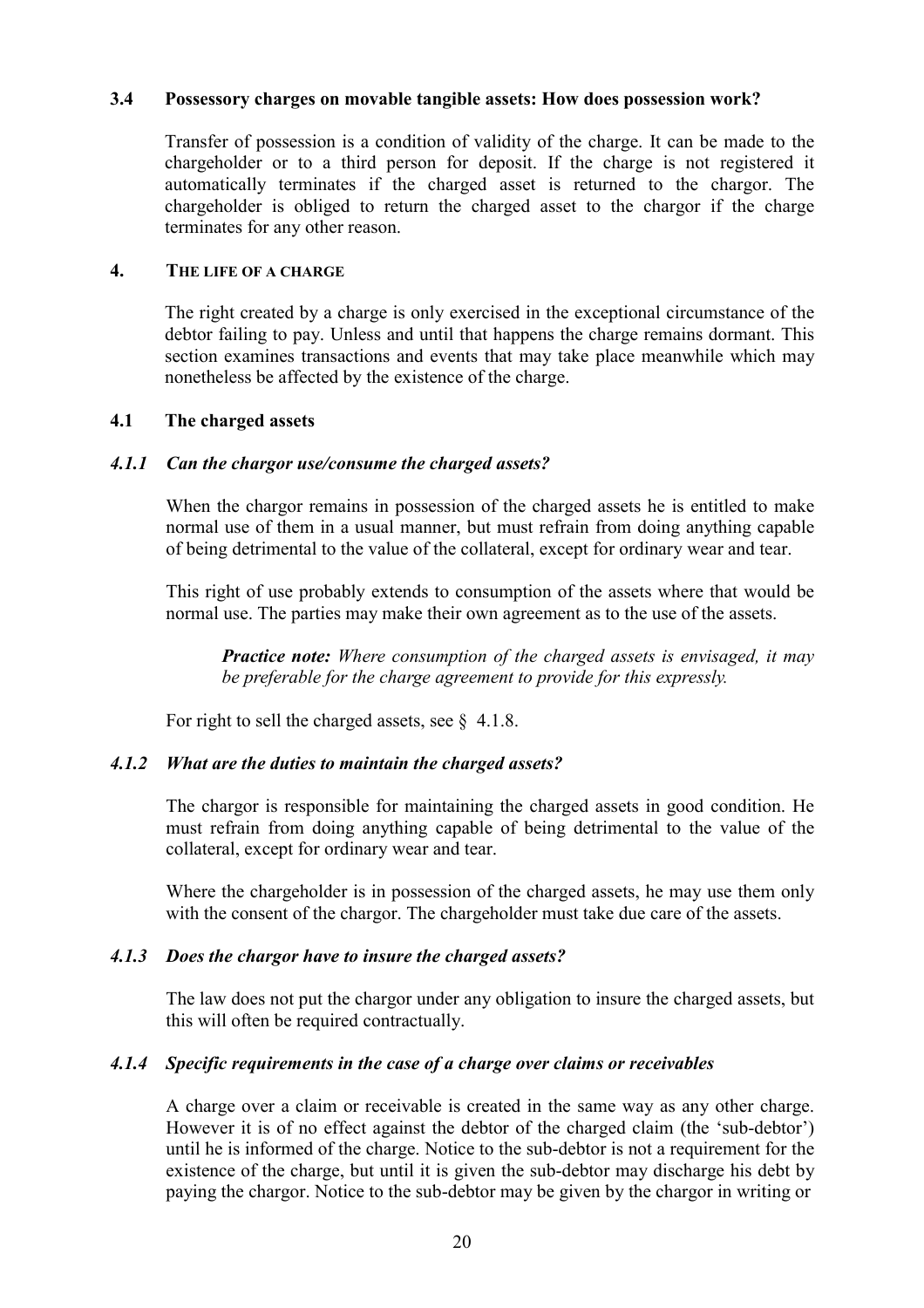by the chargeholder proving the creation of the charge to the sub-debtor (for this purpose a printout from the Charges Register is sufficient).

A company may give a charge to its bank over receivables payable by its customers. The charge is established upon registration. The bank may be prepared to allow customers to continue paying directly to the company, knowing that it can give notice to the customers at any time it feels appropriate, requiring payment direct to the bank.

Once the sub-debtor has been notified of the existence of the charge, he must perform solely to the chargeholder or to the person specified by the chargeholder. Unless the parties agree otherwise, the chargeholder is entitled to keep payments as a deposit and, if the secured claim is not duly and timely paid, to satisfy himself from the deposit.

### <span id="page-21-0"></span>*4.1.5 How does a charge over a bank account work?*

A charge over a bank account works the same way as any other charge over a receivable. Once the bank is notified of the charge it can only make payment from the account to the chargeholder unless otherwise agreed.

*Practice note: There will often be an agreement between the bank, its customer (the chargor) and the chargeholder allowing other payments from the account subject to specified limitations.* 

The law allows for a bank to receive a charge over an account that the chargor holds with it. It often arises that a company borrows from a bank and also has an account with the same bank into which payments from customers or other payments are made. The bank may take a valid charge over the credit balance in the account as security for the loan.

# <span id="page-21-1"></span>*4.1.6 Can subsequent charges be granted over the previously charged property?*

An asset may indeed be charged several times to different chargeholders to secure different debts.

A computer company gives credit to a customer secured by a charge over a new computer system it has supplied. The customer later grants a second charge to its bank over all its computer and office equipment to secure a working capital loan.

There is an exception for charges over securities (see  $\S$  1.2.4).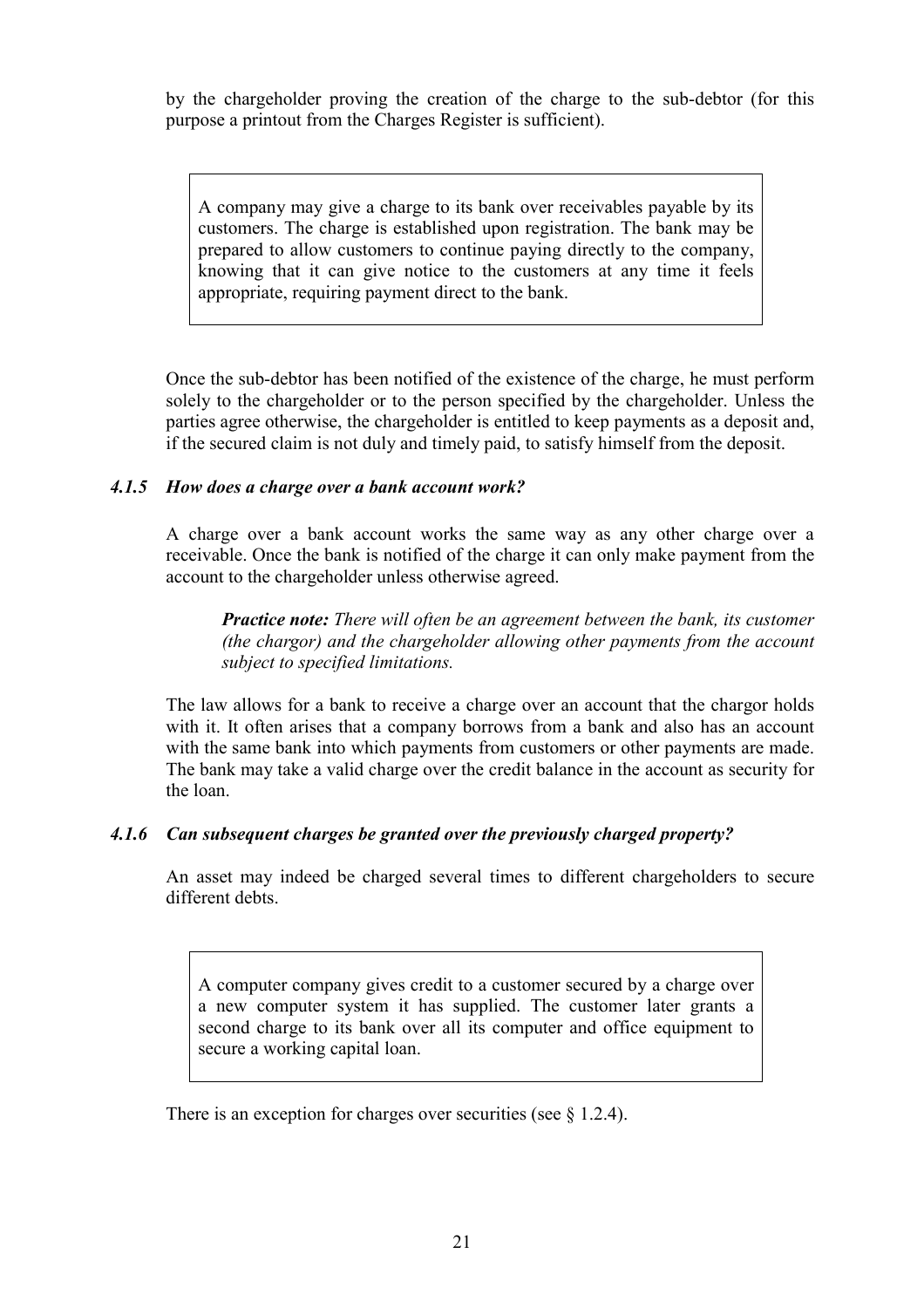# *4.1.7 What if there is a negative pledge clause?*

Parties may include in the charge agreement an obligation on the chargor not to create further charges over the same (or other) charged property. This is valid as between the parties but will not be effective against third parties.

In the agreement with the computer company (see  $\S$  4.1.6) the customer undertakes not to create any further charges over the computer system. The later charge to the bank is valid, but the customer will be liable to the computer company for breach of its agreement.

#### <span id="page-22-0"></span>*4.1.8 Can the chargor sell the charged assets?*

The ability of the chargor to sell the charged assets should be determined by the agreement between the parties. If the charge agreement is silent on this issue, then the sale is permitted but the separate question arises of whether the purchaser acquires subject to the charge. This is examined in § 4.1.9.

### <span id="page-22-1"></span>*4.1.9 What happens if the charged asset is sold to a third party?*

The charge creates a right over the asset and, subject to exceptions discussed below, this continues notwithstanding any change of ownership of the assets. Thus, if the owner of the charged assets sells those assets to a third party, then the normal rule is that the acquirer of the charged assets acquires them subject to the charge. A person acquiring the asset can find out about the charge from the registry and has to accept that the chargeholder has the right to enforce against the asset, should the secured debt not be paid. The acquirer's right to recover from the original chargor will depend on the terms on which he acquired the asset. However, all rights and obligations concerning enforcement of the charge become effective against the acquirer.

The customer sells the computer system to another company (see  $\S$  4.1.6). Later it fails to repay the credit to the computer company when due. The computer company has the same rights to enforce the charge against the purchasing company as it would have had against the customer.

Upon a change of ownership, the entry for the charge in the Charges Register must be amended. The chargor and the acquirer are jointly responsible for registering the change in the person of the chargor. Failure to undertake this obligation may result in a damages claim.

*Practice note: When acquiring assets it is important for the purchaser to check for any charges in the respective registers unless the purchaser is certain that he falls within the exceptions below.*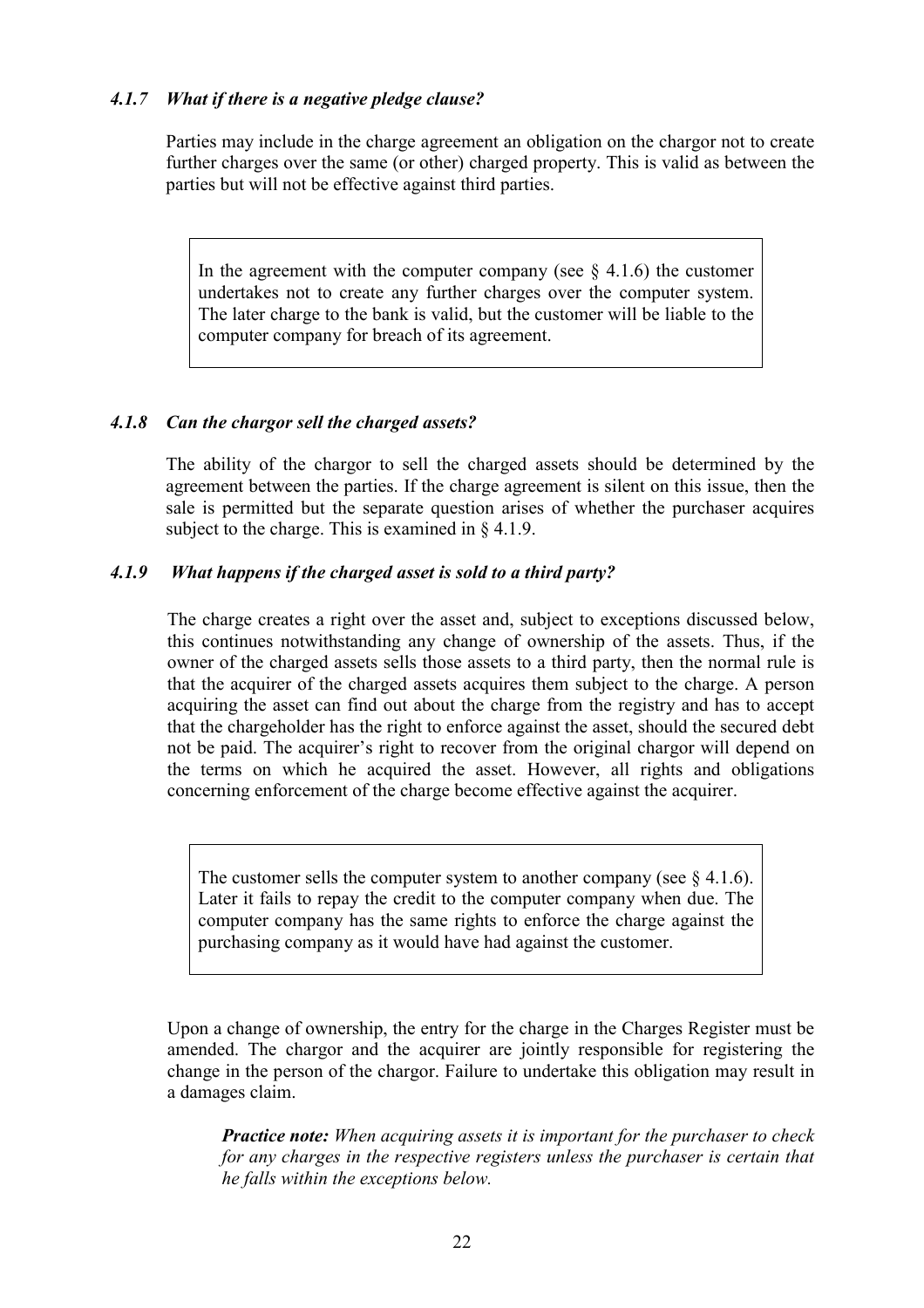# *Exceptions*

However, in the following cases, the acquirer will receive the charged assets free from the charge:-

- where the charge agreement provides for transfer of the charged assets free from the charge;
- $\bullet$  where the chargor sells the assets (i) in the normal course of business, and (ii) within the scope of his business activities (this does not apply where the charge is registered in a specific register);
- where a bona fide purchaser acting with due care acquires the assets (if the charge is registered there is a presumption against good faith, subject to proof to the contrary). Also, this exemption shall not apply where the charge is registered in a specific register.

A dealer in agricultural equipment gives a charge over all its stock to its bank. A farmer who purchases a tractor from the dealer will acquire it free of charge. In order to finance the purchase the farmer takes a loan from his bank secured by a charge. The farmer then sells the tractor to his neighbour. The neighbour will acquire the tractor subject to the charge in favour of the farmer's bank, as, unlike the agricultural equipment dealer, the farmer is not in the business of selling tractors.

# <span id="page-23-0"></span>**4.2 Can the secured debt be transferred?**

The secured debt can be transferred in the same way as any other debt. Unless the parties otherwise agree, the charge will follow the debt and the transferee will become a secured creditor of the debtor in the place of the transferor. The entry in the Charges Register must be amended to reflect the transfer, unless the name of a person authorised to act on behalf of the chargeholder is shown in the register and the same person is authorised by the transferee. If the chargeholder transfers the secured debt without the charge the debt becomes unsecured and the charge terminates since it cannot exist independently from the debt.

*Practice note: The person to whom a secured debt is transferred should ensure that he is registered as the new chargeholder. In order to avoid any difficulty in obtaining registration he should require the transferring chargeholder to make the change in the registry at the time of the transfer.* 

#### <span id="page-23-1"></span>**4.3 The Register**

#### <span id="page-23-2"></span>*4.3.1 Do the parties need to renew the registration?*

Registration is valid until the charge terminates and there is no need to renew. However if the charge has been registered for a particular period of time, it will terminate at the end of that period.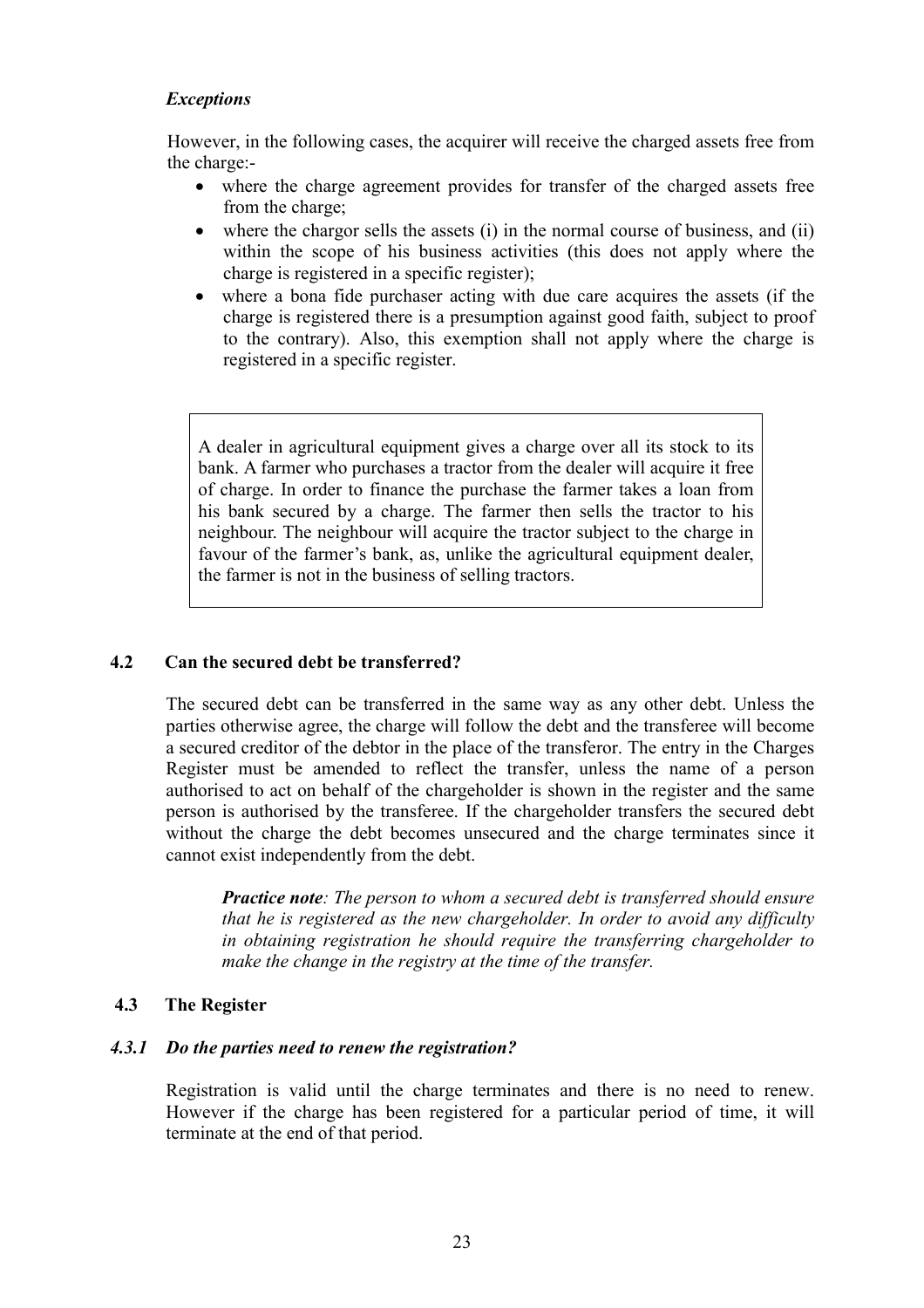# *4.3.2 Does additional information need to be included in the register?*

Subsequent to the initial registration, any amendments and some new information must be registered (see  $\S$  3.2.3). In particular, identification of the new chargor (see  $\S$ ) 4.1.9) and new chargeholder (see  $\S$  4.2), termination of a charge (see  $\S$  3.2.3), commencement of judicial or non-judicial enforcement (see  $\S$  5.2.3) must all be registered and change of priority between chargeholders (see § 4.4.2) may be registered.

Failure to undertake the obligation to register amendments and new information may result in a damages claim against the offending person.

A distinction must be made between amendments that in effect result in a new charge (for instance, modification of the charged assets increasing the scope of assets) and amendments to the initial registration that do not result in a new charge (e.g. change of identity of the parties).

A person gives a charge over ten paintings. Six months later he changes address and registers his new address in the Charges Register. He then extends the charge to cover five further paintings he has acquired. This cannot be registered as an amendment to the charge, since in reality it is a new charge over the five paintings and must be registered as such.

*Practice note: If the charged assets in the original charge had been described as the ten paintings plus any further paintings that the chargor may acquire, the five paintings would have been included in the original description of the charged assets and so no new registration would have been required.*

#### <span id="page-24-0"></span>**4.4 How is the priority of a chargeholder determined?**

#### <span id="page-24-1"></span>*4.4.1 Vis-à-vis other chargeholders*

Priority between charges is determined according to the chronological order of their registration. This rule applies equally to registered and possessory charges. So a possessory charge which is not registered will lose priority to a subsequent registered charge.

In the case of charges over after-acquired assets, the charge is not created until the chargor acquires ownership, however the priority vis-à-vis other charges is from the time of registration.

Special temporary provisions apply to old charges created prior to 1 January 2003 (see section 6).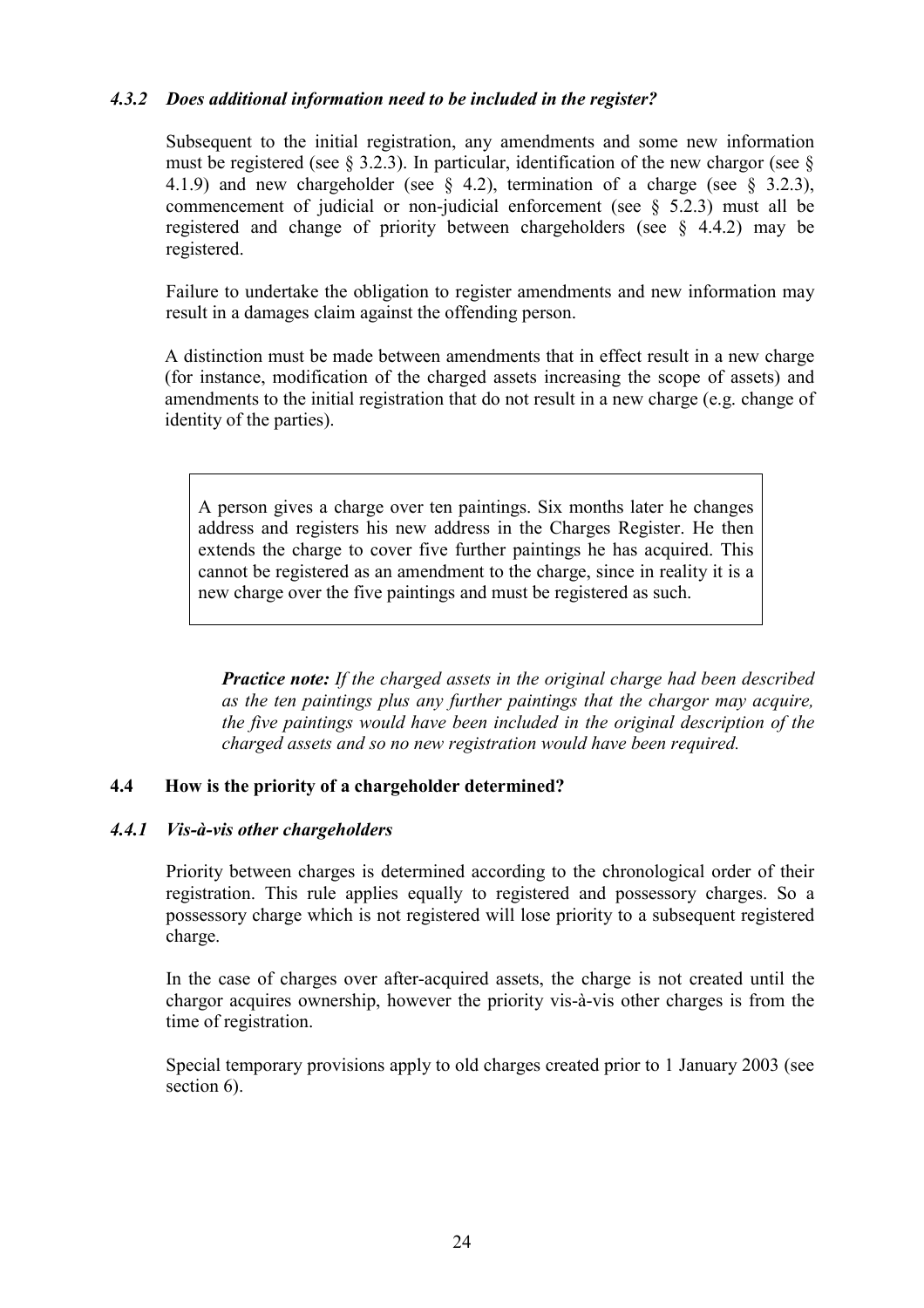# *4.4.2 Where there is agreement for change of priority or subordination*

In the case of registered charges, chargeholders can agree amongst themselves to a different order of priority and have the changed order registered. The agreement is only effective upon registration, and has no effect as against a chargeholder who is not party to the agreement if it has a negative impact on the enforcement of his claim.

#### <span id="page-25-1"></span>*4.4.3 Vis-à-vis other enforcing creditors*

An *unsecured* creditor whose claim against the debtor is supported by either an enforceable judicial decision or by an enforceable notarial deed may resort to a forced enforcement procedure against the debtor's assets in order to recover his debt. However he may only obtain execution against the charged assets if the chargeholder consents. Thus, unlike under the previous law, a chargeholder cannot find that he has involuntarily lost his prior right in the charged assets to an unsecured creditor.

#### <span id="page-25-2"></span>*4.4.4 Vis-à-vis creditors benefiting of a retention right*

Creditors in possession with a legal retention right have a preferential right to the extent of their claim which relates to the asset. This may be relevant, for example, to warehouse keepers, carriers, forwarders and repairers vis-à-vis the assets in their possession.

#### <span id="page-25-3"></span>*4.4.5 Charges over the charged assets created by previous owners*

If the charged asset was acquired by the debtor already subject to a charge, the charge created by the previous owner will have priority over any charge created by the debtor. The debtor can only create a charge on the title he acquires - if he acquires the asset subject to a charge then he can only give it as security subject to that charge.

In October a farmer gives his bank a charge over all his present and future farm equipment and machinery. The following January, he acquires a tractor from his neighbour; the tractor is already subject to a charge given by the neighbour to a finance company in November. The charge in favour of the neighbour's finance company (although created after the farmer's charge to the bank) will have priority over the bank's charge.

# <span id="page-25-4"></span>*4.4.6 Insolvency*

Where the chargor is declared bankrupt, the right of sale is exclusively vested in the bankruptcy administrator but the chargeholder is entitled to receive the proceeds of realisation of the charged assets subject to the administrator's right to retain up to 30% of the proceeds to cover the costs of the bankruptcy.

<span id="page-25-0"></span>Where a bankrupt company's business is sold as a going concern, there is a risk that the chargeholder may receive less than the real value of the charged asset because of the rules applicable to pro-rating the price between the assets of the business. This applies in particular to more readily realisable assets such as accounts receivable.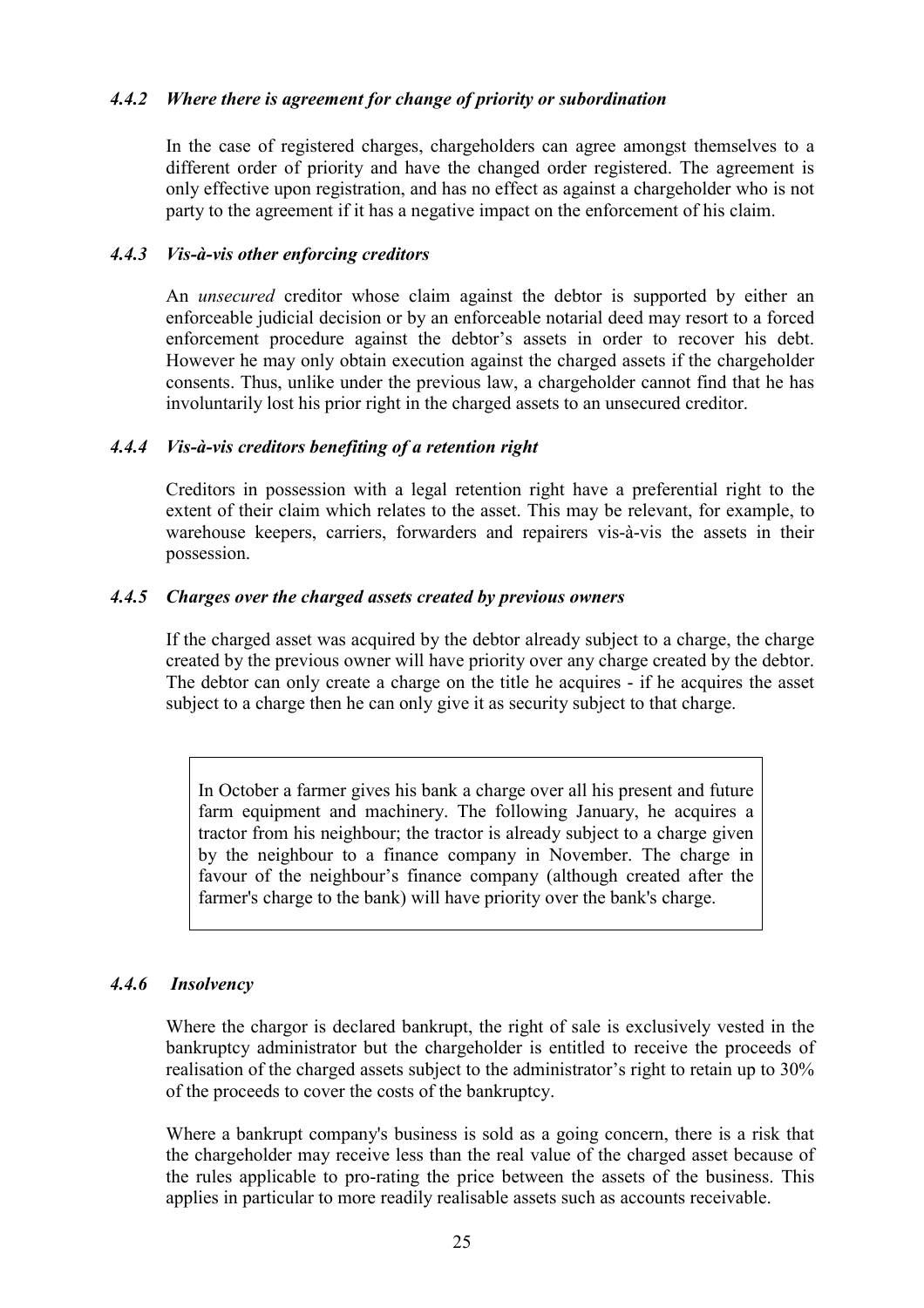# *4.4.7 Are there any specific preferential rights granted to third parties that the chargeholder should be aware of?*

No. The "first in time, first in right" principle applies not only to private sector creditors, but also to the tax authorities and other public sector creditors. The preferential treatment that was previously enjoyed by the tax authorities has been abolished.

A trading company gives a charge over its bank accounts on 1 June to secure a loan. The tax authorities register a tax pledge over the same bank account for overdue taxes on 1 July. The tax pledge will rank behind the charge securing the loan.

#### <span id="page-26-0"></span>**4.5 Could a charge be terminated without the express consent of the parties?**

#### <span id="page-26-1"></span>*4.5.1 When the charged property ceases to exist? Loses value?*

If all things, rights and assets encumbered with the charge cease to exist, the charge will automatically terminate. However, if the charged assets are destroyed the charge will still cover any claim for insurance.

*Practice note: The charge agreement may provide what will happen when the charged assets are damaged or destroyed, for example immediate acceleration of the secured claim or replacement with additional security.* 

### <span id="page-26-2"></span>*4.5.2 When the charged property ceases to be identifiable or separable or becomes incorporated with other property, which is not charged?*

Charged assets may be merged or incorporated into other assets and thus cease to be identifiable or separate. This is the case when raw materials are used in a manufacturing process and become merged or incorporated to new goods, steel becomes part of a car, yarn becomes part of clothing, etc. In such a case, the charge over the assets will cease.

#### <span id="page-26-3"></span>*4.5.3 For a possessory charge, when the chargeholder ceases to have possession?*

The charge ceases upon return of the charged asset to the chargor.

#### <span id="page-26-4"></span>*4.5.4 When the secured debt ceases to exist or is transferred without the charge?*

The charge shall cease to exist if the debt ceases to exist. If the debt is transferred without the charge, the charge will also cease unless another person (e.g. a guarantor) has satisfied the secured debt, in which case it seems it may continue to secure the recourse claim of the person who has made payment.

#### <span id="page-26-5"></span>**4.6 Can the chargor and chargeholder agree to terminate the charge? Can the chargeholder waive his right to the charge?**

Yes.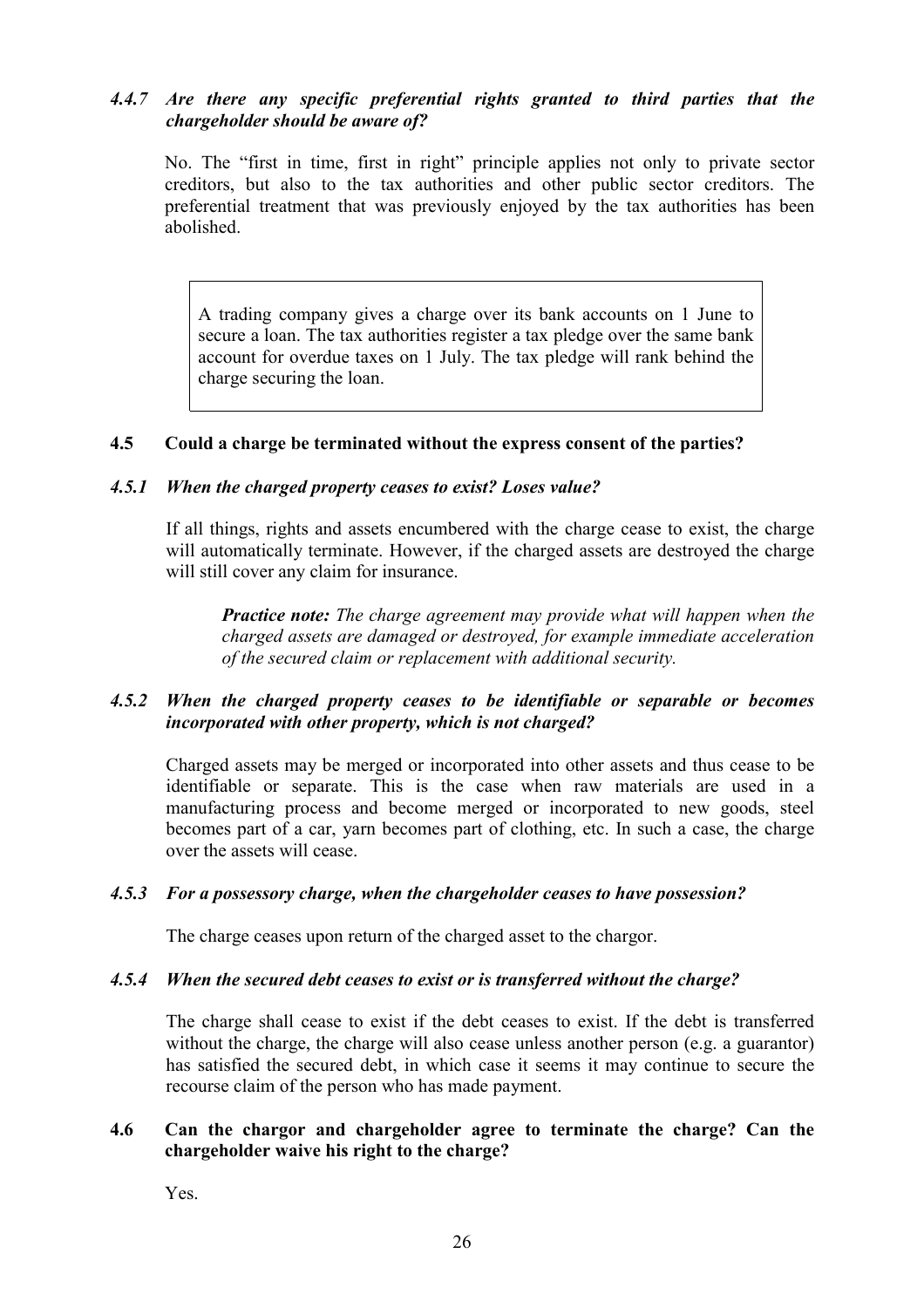#### **5. ENFORCING THE SECURITY**

Enforcement is the ultimate stage of the security right. Although the majority of charges will never reach this stage, particular attention has to be paid to what happens on enforcement as the entire value of the charge depends upon it. In normal commercial practice, both parties should want enforcement to be fair, quick and efficient.

### <span id="page-27-0"></span>**5.1 When can the chargeholder enforce the charge?**

#### <span id="page-27-1"></span>*5.1.1 When the secured debt is due and unpaid?*

If the claim secured by the charge is not duly and timely paid, the chargeholder may initiate enforcement of the charge.

*Practice note: The trigger for the chargeholder's right to enforce is the debtor's failure to pay. It is therefore preferable for the time for payment to be defined without ambiguity.*

### <span id="page-27-2"></span>*5.1.2 When the chargor becomes insolvent/bankrupt?*

On bankruptcy the enforcement is carried out by the bankruptcy administrator - see  $\delta$ 5.5.1.

### <span id="page-27-3"></span>*5.1.3 When the chargor breaches other obligations to the chargeholder?*

The trigger for enforcement is failure to pay, and other failures by the debtor or chargor, for example failure to maintain the charged assets, will not automatically give a right to enforce. However it is usual to provide contractually for the creditor to be able claim immediate payment if certain 'events of default' occur. In that way the chargeholder can choose to 'accelerate' the debt if the chargor is in breach, and can then commence enforcement if there is a failure to pay the debt that has become due.

*Practice note: The charge agreement or the credit agreement should define the procedures on default and the rights of acceleration.* 

#### <span id="page-27-4"></span>**5.2 What are the basic procedures for enforcement?**

#### <span id="page-27-5"></span>*5.2.1 How is enforcement commenced?*

The chargeholder has to notify the chargor (and the debtor, if different) in writing about the commencement of the enforcement of the charge, specifying the method of realisation.

#### <span id="page-27-6"></span>*5.2.2 Is it necessary to involve the court?*

If realisation is by public auction or private sale it is not necessary to involve the court.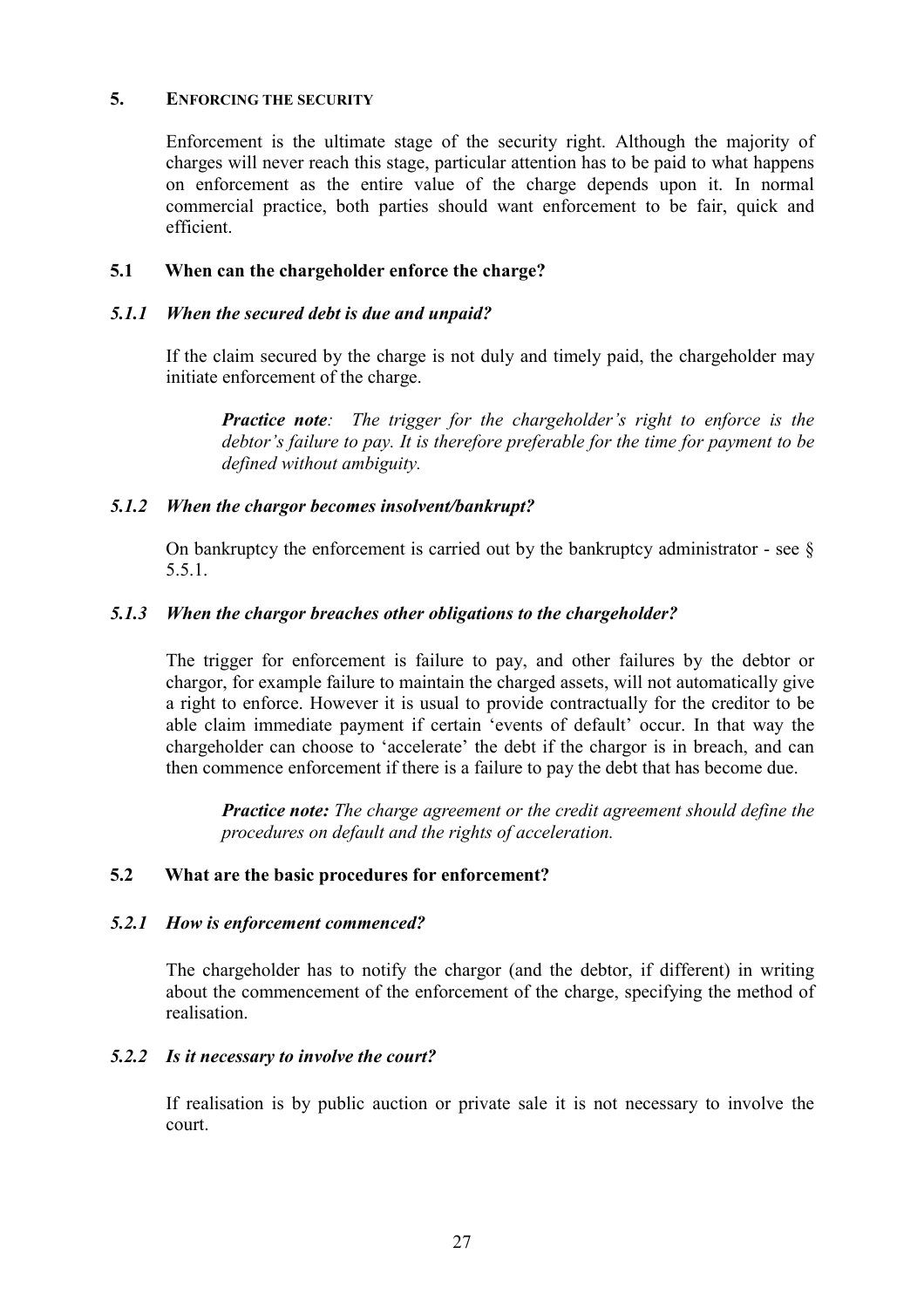# *5.2.3 Is enforcement publicised?*

Where a charge is registered in the Charges Register the commencement of enforcement of the charge must be registered in that register.

#### <span id="page-28-0"></span>*5.2.4 What are the methods of realisation?*

A charge can be realised by:

- Public auction under the law on Voluntary Public Auctions which was introduced at the same time as the new provisions on charges; or by
- Private sale as specified in the charge agreement; or by
- Court procedure.

Public auction and court procedures are always available to the chargeholder. Private sale (or other method as agreed in the charge agreement) depends on the provisions of the charge agreement.

For details of the procedures see § 5.4.

#### <span id="page-28-1"></span>*5.2.5 When can realisation commence?*

Realisation by public auction or private sale cannot begin until 30 days after:

- notice of commencement of enforcement is given to the chargor (and debtor, if different) or
- if later, the date of registration of the commencement of enforcement of the charge in the Charges Register (where relevant),

unless the chargor agrees, after notice of commencement has been given, to a shorter period.

#### <span id="page-28-2"></span>*5.2.6 How are the realisation proceeds distributed?*

In the case of private sale and public auction the chargeholder must prepare a written account of the sale for the chargor, giving all details of costs and distribution of proceeds. The chargeholder must account for expenses incurred relating to enforcement of the charge.

If proceeds of sale of the collateral exceed the secured claim, the chargeholder shall hand over the surplus to the chargor without undue delay after deduction of reasonably spent expenses in relation to the enforcement. Where other chargeholders have a claim in the proceeds of sale the surplus is deposited with a notary. On a court sale distribution is made by the court.

# <span id="page-28-3"></span>*5.2.7 How long should it take and what should it cost?*

Historically, court procedure may take several years. It is anticipated that public auction and private sale should dramatically shorten the time needed for enforcement since the process will be within the control of the chargeholder.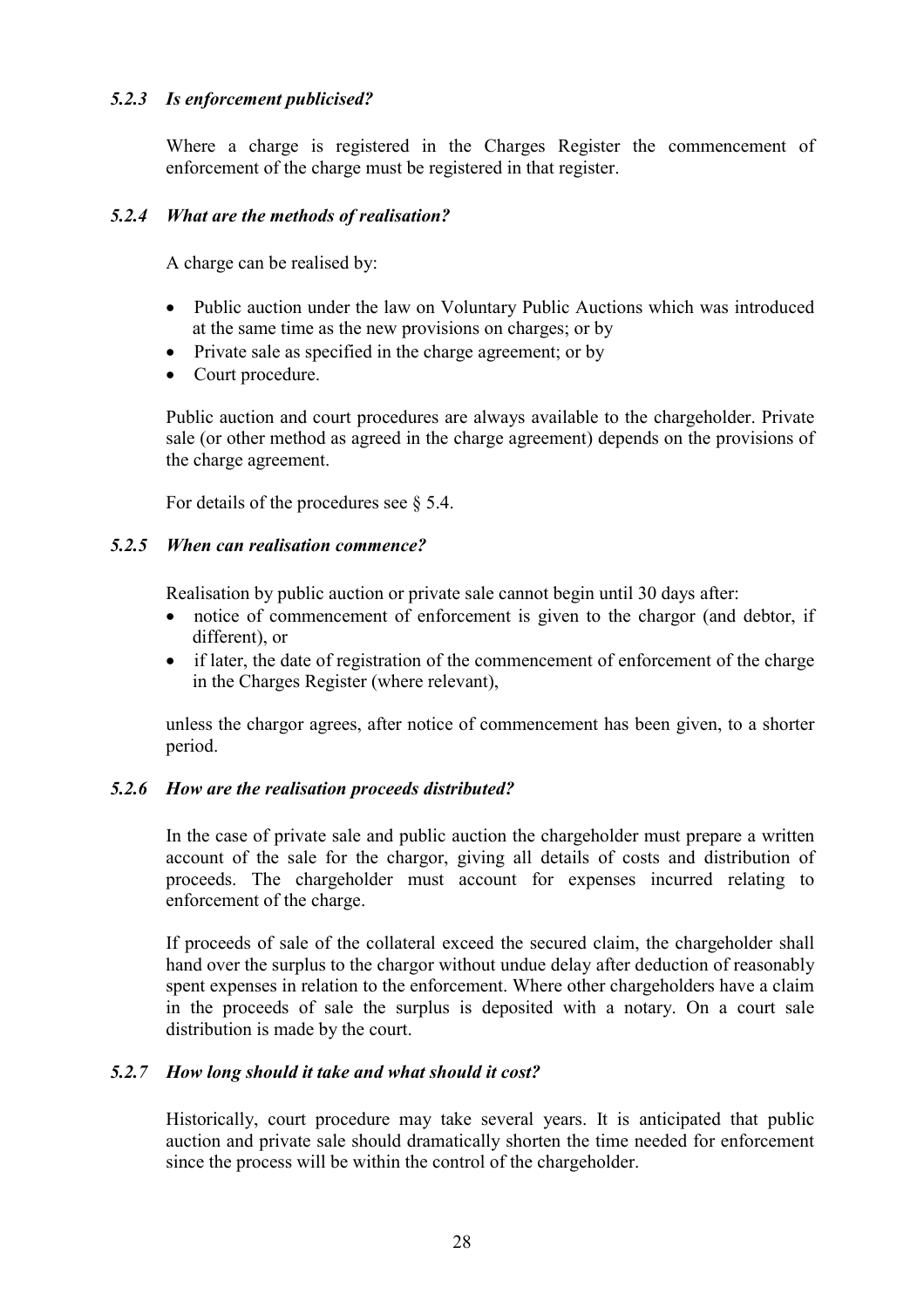As regards the costs, in addition to the parties' own costs (such as the fees of professional advisers) and any taxes payable on transfer of the charged assets, the court enforcement involves the court fees, the fees of the executing court officer under the Civil Procedure Code (2 per cent of the enforced claim, with a maximum of SKK l00,000) or the fees of the executor under the Execution Act (20 per cent of the enforced claim, with a maximum of SKK l million).

In addition to the parties' own costs, the public auction will always involve the fees and costs of the public auctioneer.

#### <span id="page-29-0"></span>**5.3 Are the charged assets protected during enforcement?**

#### <span id="page-29-1"></span>*5.3.1 Can the chargeholder take possession of the assets?*

The chargor is obliged to hand over to the chargeholder the charged assets and any documents necessary for taking over, transfer and enjoyment of the charged assets, and further to co-operate as provided in the charge agreement. The same duty is imposed on a third party in possession of the charged assets or of any such documents. The chargor is liable for any damages arising from his breach of these obligations. However, it should be noted that in order to enforce the right to possession, the chargeholder would have to go to court or have an executory title, such as a notarial deed, to obtain execution.

# <span id="page-29-2"></span>*5.3.2 How can the chargeholder prevent loss, damage or deterioration of the charged assets during this period?*

The person in possession of the secured assets during enforcement must refrain from doing anything which might be detrimental to the value of the charged assets, except for normal wear and tear. The chargor is not allowed to transfer the collateral without consent of the chargeholder. However a person who acquires the charged assets from the chargor in the normal course of business within the scope of the business activities of the chargor will acquire free from the charge unless he knew, or ought to have known, of the commencement of enforcement.

# <span id="page-29-3"></span>**5.4 What are the methods of realisation of the charged property?**

#### <span id="page-29-4"></span>*5.4.1 Public auction - how does it work?*

The new law on Voluntary Public Auctions, which came into force in January 2003, provides a framework for a rapid and efficient sale of the charged assets at auction. The chargeholder acts in the name of the chargor for purposes of the sale and is under a duty to inform the chargor about the process of enforcement, and in particular about facts that may have a negative impact on the price of the sale.

#### <span id="page-29-5"></span>*5.4.2 Private sale - how does it work?*

The parties may provide in the charge agreement for the method of sale on enforcement. The chargeholder acts in the name of the chargor for purposes of the sale and is under a duty to inform the chargor about the process of enforcement, and in particular about facts that may have a negative impact on the price of the sale. The chargeholder must act with due care so that the charged asset is sold for a price for which it or a similar asset is normally traded under comparable circumstances at the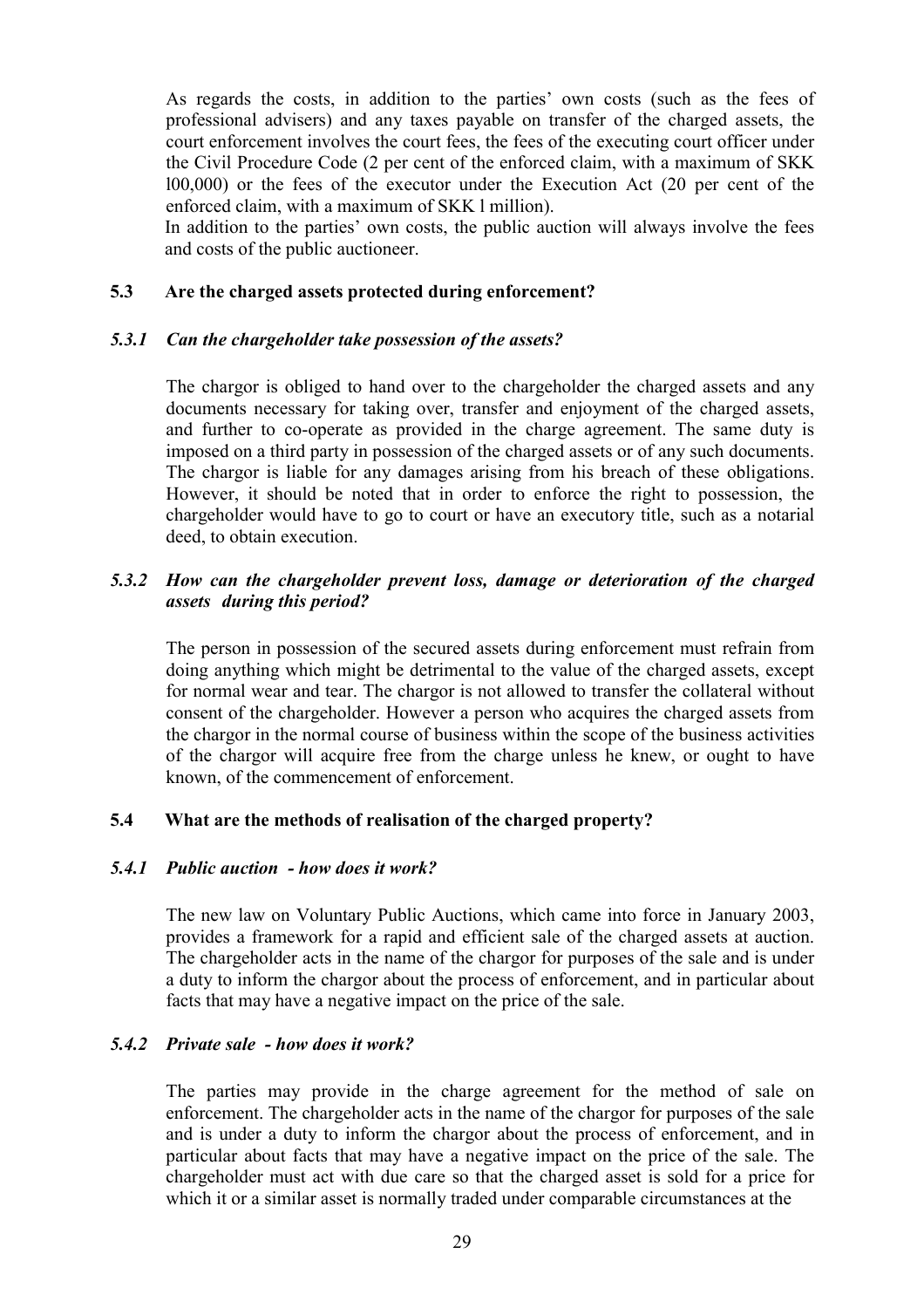time and place of sale. Subject to that the method of sale can be as agreed between the parties in the charge agreement.

*Practice note: It is important to ensure that the rights and obligations are clearly laid down in the agreement.*

#### <span id="page-30-0"></span>*5.4.3 Court enforcement - how does it work?*

The secured creditor may apply for court enforcement once judgement has been obtained on the secured debt or on the basis of an enforceable notarial deed. The submission is made either to the executing court officer under the Civil Procedure Code or to the executor under the Execution Act (though the former is rarely used). The executing court officer or the executor organises the sale of the charged assets by auction and the proceeds are paid to the enforcing chargeholder after deduction of costs. The procedure tends to take a long time, even where an enforceable notarial deed is used.

#### <span id="page-30-1"></span>*5.4.4 Can the chargeholder acquire the assets himself?*

Any agreement made before the secured claim becomes due which allows the chargeholder to acquire the charged assets, as satisfaction for his claim, is null and void. After the secured claim has become due such agreement is permitted.

#### <span id="page-30-2"></span>*5.4.5 How does realisation take place over claims for money (receivables)?*

In principle the method of realisation for claims of the chargor against a sub-debtor is the same as for any other asset, and the claims can be sold by auction or private sale. In practice this may often be unsatisfactory, particularly where the claims are close to maturity. Alternatively the chargeholder may wait for the claims to be paid by the subdebtor without taking any enforcement procedures. If the sub-debtor has been notified of the charge he is obliged to pay to the chargeholder and the chargeholder is entitled to satisfy his claim out of the money so received (see  $\S$  4.1.4).

#### <span id="page-30-3"></span>*5.4.6 How does realisation take place over an enterprise?*

Although enforcement of the charge against an enterprise is envisaged when the charge was created over all parts of the enterprise, the law does not include any special provisions concerning realisation of a charge over an enterprise.

*Practice note: Much will therefore depend on the contract between chargor and chargeholder.* 

#### <span id="page-30-4"></span>**5.5 What else is relevant to enforcement?**

#### <span id="page-30-5"></span>*5.5.1 What happens if the chargor is insolvent?*

From the moment of the bankruptcy declaration, the chargeholder will cease to have the right to enforce. The charged assets are sold by the bankruptcy administrator, but the chargeholder is entitled to receive the proceeds of the sale (see  $\S$  4.4.6). Moreover, any enforcement proceedings underway when a bankruptcy declaration is made would automatically be discontinued.